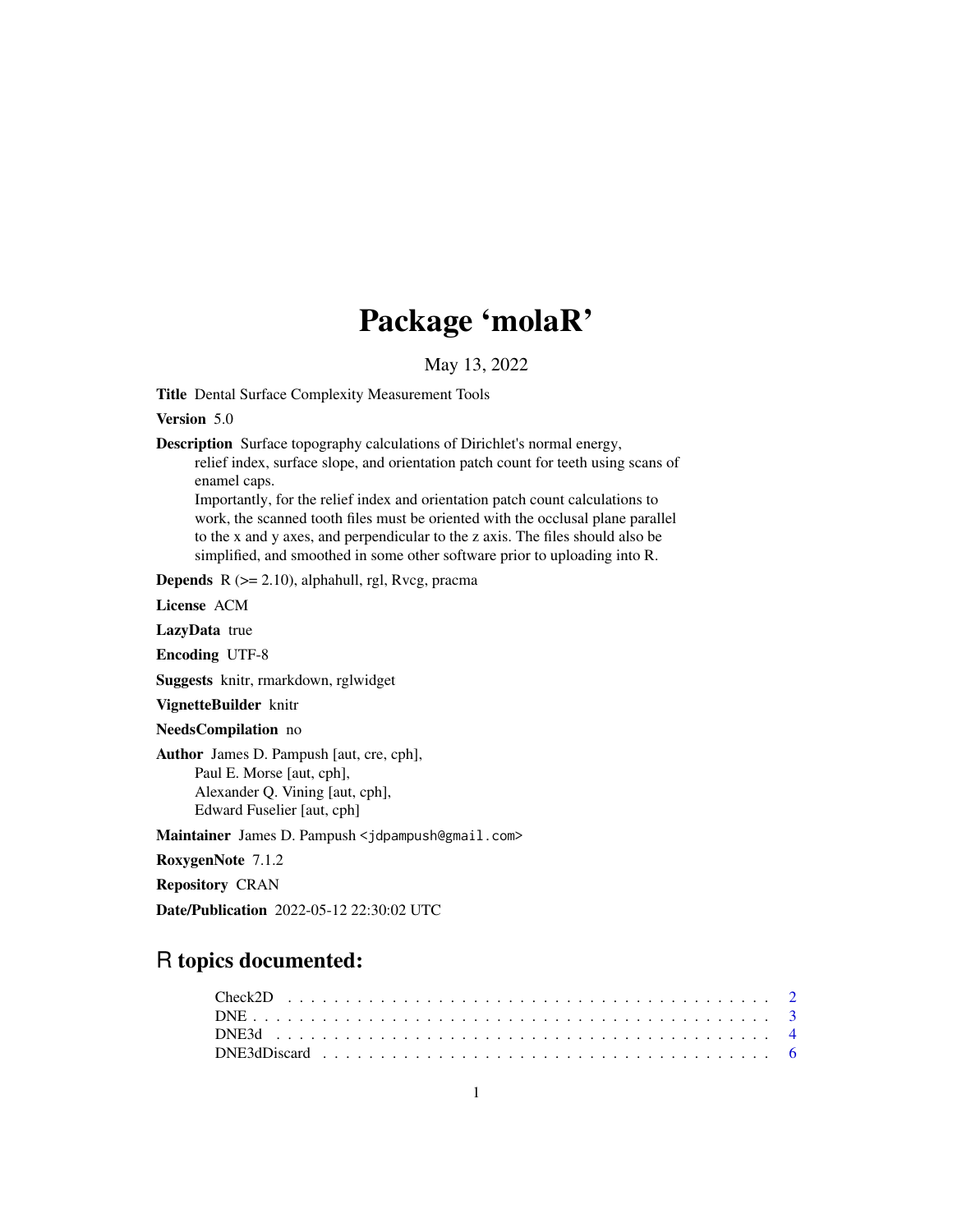<span id="page-1-0"></span>

|       | <b>DNE</b> bar |    |
|-------|----------------|----|
|       |                |    |
|       |                |    |
|       |                |    |
|       |                |    |
|       |                |    |
|       |                |    |
|       |                |    |
|       |                |    |
|       |                |    |
|       |                |    |
|       |                |    |
|       |                |    |
|       | RFI.           |    |
|       | RFI3d          |    |
|       | Slope          |    |
|       |                |    |
|       |                |    |
| Index |                | 27 |

<span id="page-1-1"></span>Check2D *Plot 2D footprint and footprint triangle points to check for erros in 2D calculation*

#### Description

This function will plot the points used for the 2D footprint area calculation. This is meant to be a visual checking mechanism to ensure that there are no 'extra' triangles within the footprint erroneously adding to the total 2D area of the footprint. If a user finds extra points within the boundaries of the footprint, they should assume that the alpha value used for the RFI calculation was too small, and they are getting a 2D footprint calculation which was too large.

# Usage

```
Check2D(RFI_Output, FootColor = "red", TriPointsColor = "black")
```
#### Arguments

| RFI Output | An object that stores the output of the RFI function           |
|------------|----------------------------------------------------------------|
| FootColor  | changes color of the 2D surface footprint                      |
|            | TriPointsColor color for the points of the footprint triangles |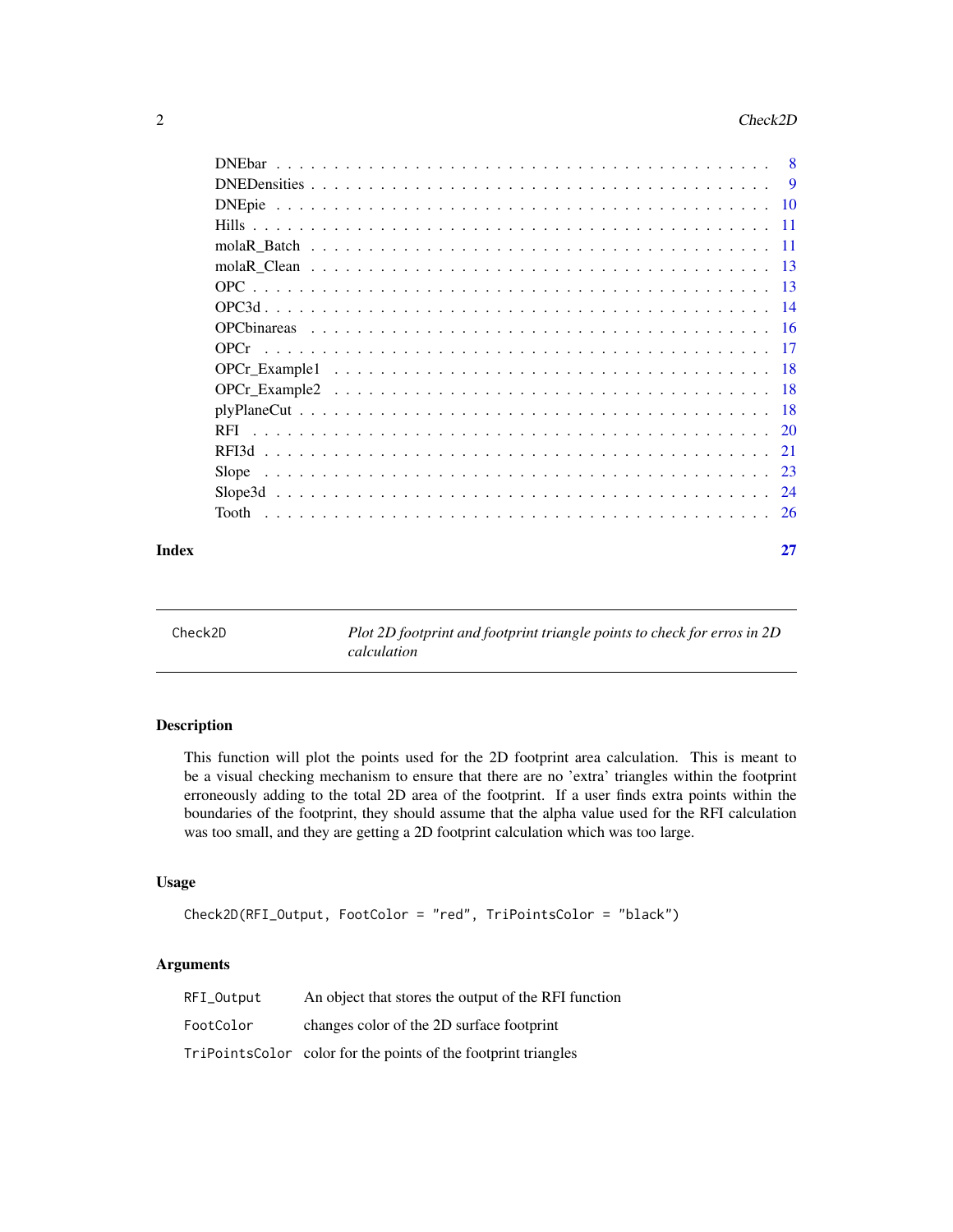#### <span id="page-2-0"></span> $DNE$  3

# Details

This function will plot the points used for the 2D footprint area calculation. This is meant to be a visual checking mechanism to ensure that there are no 'extra' triangles within the footprint erroneously adding to the total 2D area of the footprint. If a user finds extra points within the boundaries of the footprint, they should assume that the alpha value used for the RFI calculation was too small, and they are getting a 2D footprint calculation which was too large.

# Examples

RFI\_output <- RFI(Tooth, alpha=0.5) Check2D(RFI\_output)

<span id="page-2-1"></span>

DNE *Calculate Dirichlet normal energy of a surface*

#### Description

A function that calculates Dirichlet normal energy following the method of Bunn et al. (2011) Comparing Dirichlet normal surface energy of tooth crowns, a new technique of molar shape quantification for dietary inference, with previous methods in isolation and in combination. Am J Phys Anthropol 145:247-261 doi: 10.1002 ajpa.21489

#### Usage

```
DNE(plyFile, outliers = 0.1, kappa = 0, BoundaryDiscard = "Vertex", oex = "c")
```
#### Arguments

| plyFile         | An object of classes 'mesh3d' and 'shape3d' with calculated normals                                                                                                                        |
|-----------------|--------------------------------------------------------------------------------------------------------------------------------------------------------------------------------------------|
| outliers        | The percentile of Dirichlet energy density values to be excluded defaults to top<br>0.1 percent                                                                                            |
| kappa           | An integer value of mean curvature to define concave vs convex faces                                                                                                                       |
| BoundaryDiscard |                                                                                                                                                                                            |
|                 | String indicating how to handle the exclusion of boundary faces. Default of<br>Vertex excludes faces which have at least 1 vertex on the boundary                                          |
| oex             | String indicating outlier exclusion principle. Defaults to 'c', which combines<br>all convex and concave faces and removes the percentage of outliers defined by<br>outliers. See details. |

#### Details

The function requires an object created by reading in a ply file.

Dirichlet normal energy is calculated on meshes that represent specimen surfaces and have already been simplified and pre-smoothed in a 3D data editing program.

In the default settings, the function seeks to discard boundary faces. This can be changed by adjusting the BoundaryDiscard argument to 'None' which will not discard any faces on the boundary.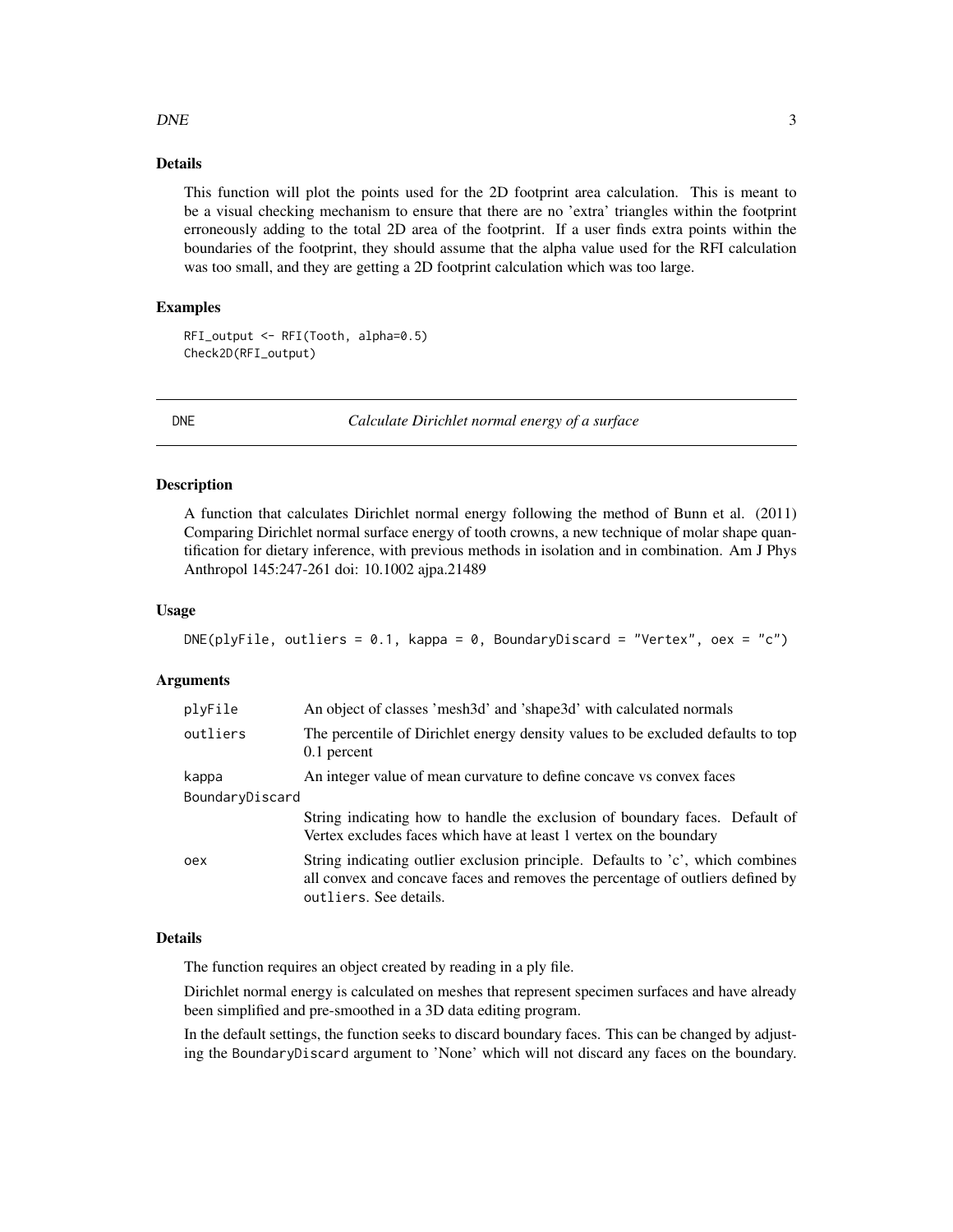Further, there are two ways of excluding boundary faces. Either if they have a leg on the boundary by setting BoundaryDiscard='Leg' or by excluding any face which has a vertex on the boundary with BoundaryDiscard='Vertex'. The function defaults to remove the top 0.1 percent of calculated energy densities as outliers. Mesh orientation does not affect this calculation.

Faces are labeled as concave or convex on the basis of the kappa value, which defaults to 0. Each face is assigned a kappa value, which describes the the localized degree of convergence or divergence among the three vertex normals on each face. Faces with positive kappa values have vertex normals that are divergent. Faces with negative kappa values possess vertex normals that are convergent. Users can adjust the kappa value to redefine areas of the tooth assigned to the convex or concave bin.

The mode of Outlier exclusion can be modified with the oex argument. The default, oex='c' considers the Dirichlet energy density values of all faces on the surface and removes those in the top percentile defined by outliers, regardless of the convexity or concavity bins. The alternative, oex='s', divides the surface into concave and convex portions, then removes the percentile defined by outliers from each of these subsets before calculating total surface DNE.

#### Examples

```
DNE_output <- DNE(Tooth)
summary(DNE_output)
```
DNE3d *Plot results of a DNE analysis of a surface*

#### Description

a molaR surface plotting function

```
DNE3d(
  DNE_File,
  setMax = 0,
  logColors = TRUE,
  signColor = TRUE,
  main = "",cex = 1,
  cex.main = 2,
  legend = TRUE,
  left of f (f) = 1,
  fieldofview = 0,
  fileName = NA,
  binary = FALSE
)
```
<span id="page-3-0"></span>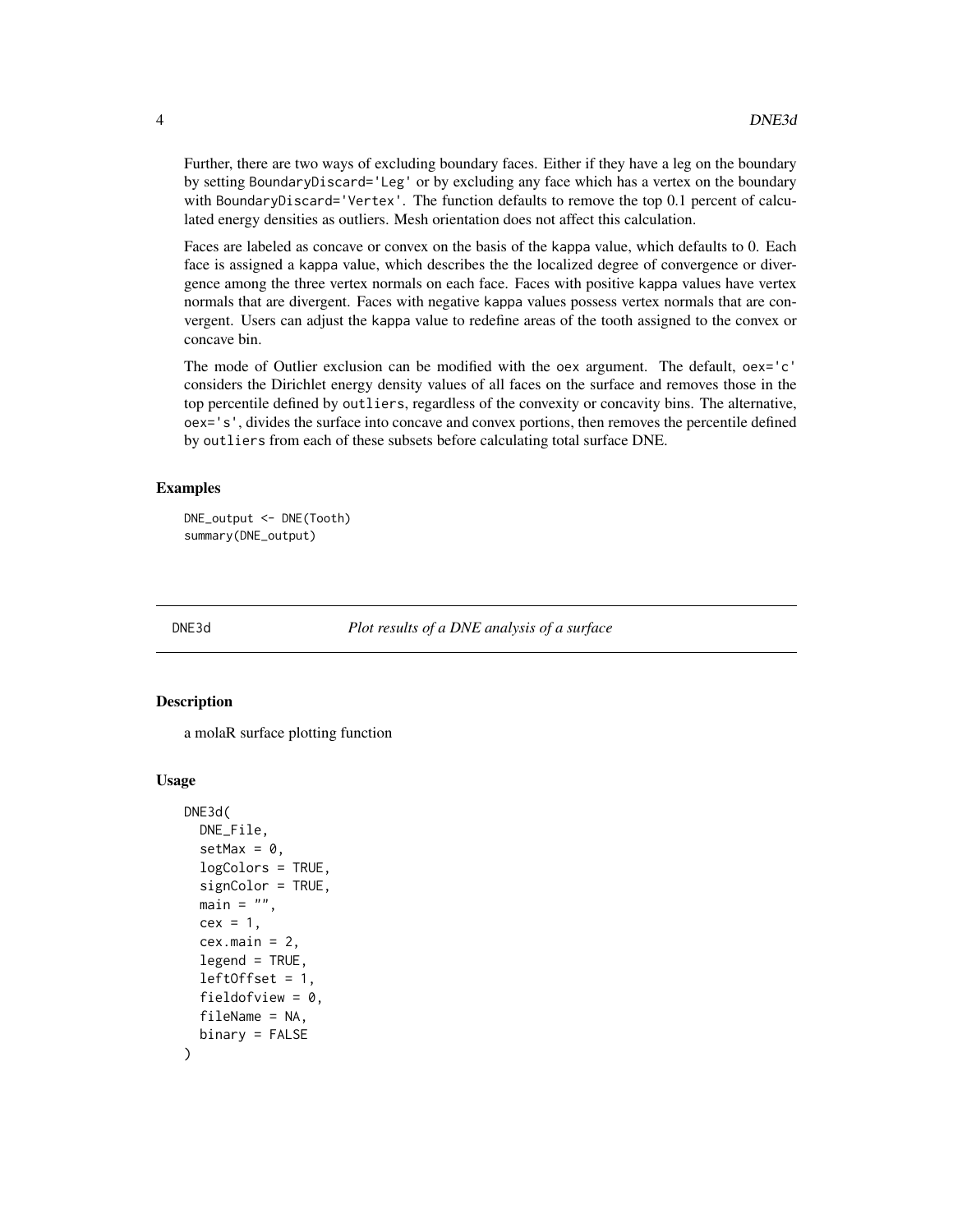#### $DNE3d$  5

#### **Arguments**

| DNE_File    | An object that stores the output of the DNE() function                                                                                     |
|-------------|--------------------------------------------------------------------------------------------------------------------------------------------|
| setMax      | User-defined upper range for plotting color scheme, see Details                                                                            |
| logColors   | Logical that log transforms the color scheme                                                                                               |
| signColor   | Logical indicating whether or not to plot by concavity vs convexity. Plotting by<br>curve orientation is the default.                      |
| main        | String indicating plot title                                                                                                               |
| cex         | Numeric setting the relative size of the legend                                                                                            |
| cex.main    | Numeric setting the size of the title                                                                                                      |
| legend      | Logical indicating whether or not a legend should be displayed                                                                             |
| left0ffset  | Numeric between -1 and 1 setting the amount of offset for the plotted surface to<br>the left. Larger values push surface farther to right. |
| fieldofview | Passes an argument to par3d() changing the field of view (in degrees) of the<br>resulting 3D plot                                          |
| fileName    | String indicating a name to save the plotted surface to as a *.ply file; default of<br>'NA' will not save a file                           |
| binary      | Logical indicating whether or not the saved surface plot should be binary, passed<br>to vcgPlyWrite()                                      |

#### Details

This function creates a heat map on the mesh surface corresponding to the Dirichlet energy density of each face calculated by the DNE() function. Hottest colors represent highest normal energy values.

Dirichlet energy densities for the faces of a mesh surface tend to be positively skewed, with a small proportion of the faces contributing most of the total energy for the surface. When logColors is enabled, the function colorizes based on the log-transformed Dirichlet energy densities, allowing for finer resolution between faces near the mode of the energy per face distribution. Disabling logColors will display the un-transformed Dirichlet energy densities.

The legend will update to reflect the other arguments chosen by the user. By default, the function sets the lowest Dirichlet energy density calculated among all faces to a cool color and the absolute highest normal energy calculated among all faces to a hot color, and then colors the remaining faces on a continuous color spectrum between these two end points using either absolute or log transformed Dirichlet energy density values (depending on the status of logColors). Since the scale is relative to the energies of the input surface, visual comparisons cannot directly be made between multiple plots of different surfaces.

The setMax argument allows users to define the maximum of the plotting color scheme for use across multiple plots. This enables the direct comparison of different surfaces to one another with red equal to the user-defined maximum and a cool color equal to the minimum. The user should choose a reasonable upper bound for the maximum. setMax will not accept negative values. If there are faces with Dirichlet normal energy values higher than the setMax value, these faces are marked with the highest possible color.

The logical signColor colors the surface with two separate gradients, one for the convex and one for the concave faces (curvature sign). By default, the plot now makes this distinction.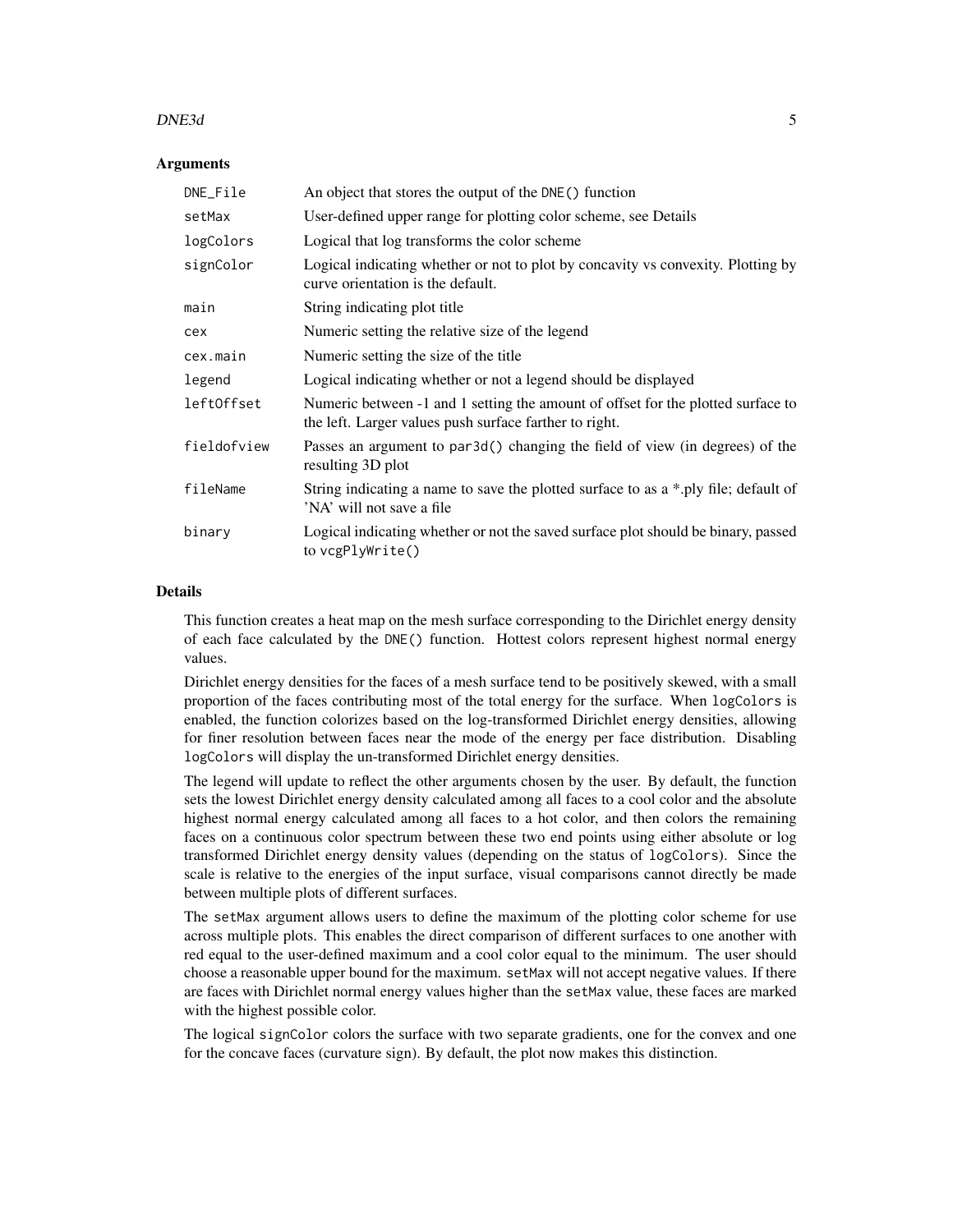A title can be added to the plot by supplying a character string to the main argument. Title and legend size are controlled with the cex argument, analogous to that in the default R graphics device.

The leftOffset value sets how far to the left the surface will plot, intended to help avoid overlap with the legend. Value of 0 will center the surface and should be invoked if the legend argument is disabled. Higher values will push the surface farther left and negative values will push it to the right. It is recommended that these values be restricted between -1 and 1 to avoid plotting the surface outside of the rgl window.

fieldofview is set to a default of 0, which is an isometric projection. Increasing it alters the degree of parallax in the perspective view, up to a maximum of 179 degrees (see  $rgl::par3d()$ ).

The plotted, colorized surface can be saved as a \*.ply to the working directory by changing the fileName argument from NA to a string (e.g., "DNEPlot"). The resultant ply file can be opened and manipulated in other 3D visualizing programs, such as [MeshLab,](https://www.meshlab.net/) but will **NOT** retain its legend (a background of the plotting window). To retain the legend, the user is encouraged to utilize the function 'snapshot3d()' in the rgl package. (see [rgl::rgl.snapshot\(\)](#page-0-0)) The binary argument saves a file in ascii format by default, which is supported by more 3D visualization software than is binary. However, binary files will be considerably smaller.

### Examples

DNE\_output <- DNE(Tooth) DNE3d(DNE\_output)

DNE3dDiscard *Plot advanced results of a DNE surface analysis*

# **Description**

a molaR surface plotting function

```
DNE3dDiscard(
  DNE_File,
  baseCol = "gray",boundCol = "red",outlierCol = "lawngreen",
  concaveCol = baseCol,
  main = "",cex = 1,
  cex.mainloop = 2.5,
  legend = T,
  leftOffset = 1,
  fieldofview = 0.
  fileName = NA,
  binary = FALSE
)
```
<span id="page-5-0"></span>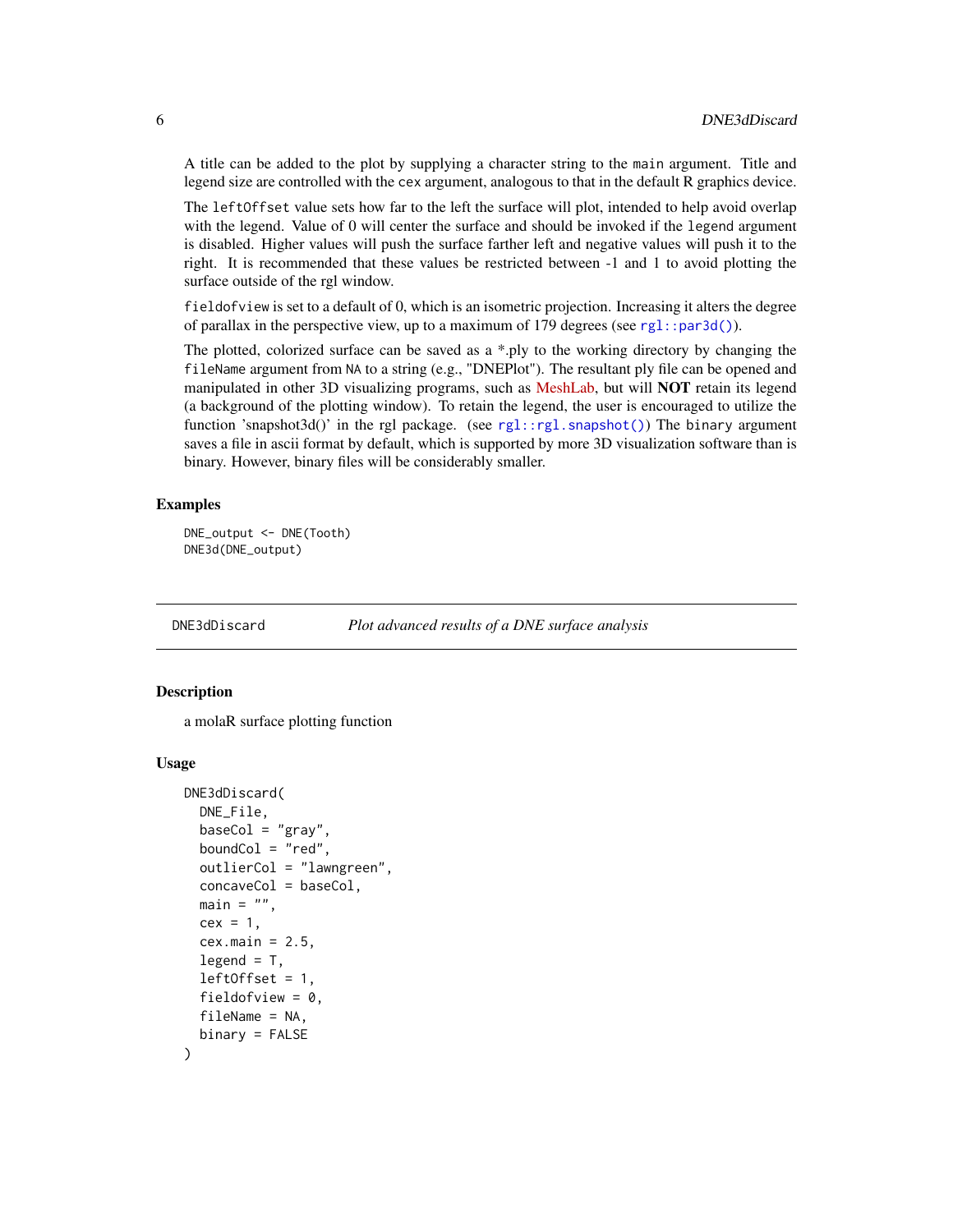# DNE3dDiscard 7

# Arguments

| DNE_File    | An object that stores the output of the DNE() function                                                                                                                |
|-------------|-----------------------------------------------------------------------------------------------------------------------------------------------------------------------|
| baseCol     | Base color for typical face on surface. Default is gray                                                                                                               |
| boundCol    | Color for the boundary faces discarded from the DNE calculation. Default is<br>red.                                                                                   |
| outlierCol  | Color for the faces discarded as outliers from the DNE calculation. Default is<br>lawngreen                                                                           |
| concaveCol  | Color of the Concave faces on the surface. When left in default concave faces re-<br>main undistinguished on the plotted surface and are colored the same as baseCol. |
| main        | string indicating plot title. Defaults to empty                                                                                                                       |
| cex         | numeric value setting the relative size of the legend, default=1                                                                                                      |
| cex.main    | numeric value setting the relative size of the plot title,                                                                                                            |
| legend      | Logical indicating whether or not a legend shold be displayed. Default=T                                                                                              |
| left0ffset  | numeric value between -1 and 1 setting the degree of offset for the plotted sur-<br>face to the left. Larger values set further to right. Default=1                   |
| fieldofview | Passes an argument to par3d() changing the field of view (in degrees) of the<br>resulting 3D plot                                                                     |
| fileName    | String indicating a name to save the plotted surface to as a *.ply file; default of<br>'NA' will not save a file                                                      |
| binary      | Logical indicating whether or not the saved surface plot should be binary, passed<br>to vcgPlyWrite()                                                                 |

# Details

This function creates a surface map of the discarded DNE faces. DNE calculations typically discard the top 1 tenth of one percent of faces, associated with extreme pockets and broken parts of surfaces. DNE calculations also typically discard the boundary faces from the calculation, either on the basis of 2 vertices on the boundary, or at least one vertext on the boundary. concaveCol defaults to gray and therefore is turned off. When an alternative color is provided, the function will identify the the areas of the tooth that are concave vs convex.

Details of the other function arguments can be found in the DNE3d() description and identical terms are organized to function the same way.

# Examples

```
DNE_output <- DNE(Tooth)
DNE3dDiscard(DNE_output)
```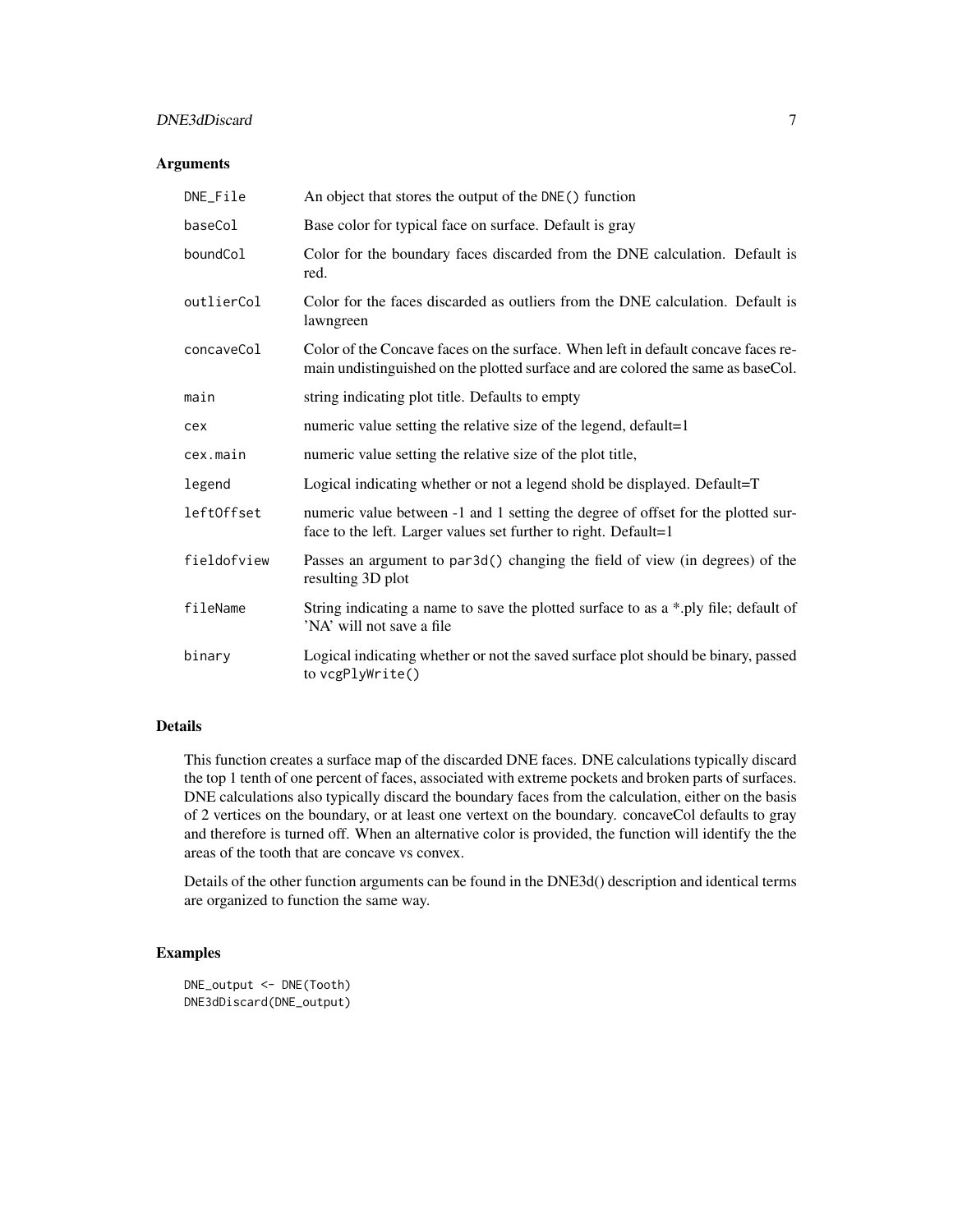<span id="page-7-0"></span>

#### Description

a molaR plotting function

# Usage

```
DNEbar(
 DNE_File,
 main = "",convexCol = "hotpink",
  concaveCol = "deepskyblue",
  type = "both",legendPos = "topright",
  legendInset = 0,
  \text{las} = 1,
 names.arg = ",
  cex.name = 1)
```
# Arguments

| DNE_File    | An object that stores the output of the DNE() function                                                                                               |
|-------------|------------------------------------------------------------------------------------------------------------------------------------------------------|
| main        | User's title for plot.                                                                                                                               |
| convexCol   | Color for the convex DNE total. Default='hotpink'                                                                                                    |
| concaveCol  | Color for the concave DNE total. Default='deepskyblue'                                                                                               |
| type        | string to determine what parameters to plot. Default=both and both concave and<br>convex DNE totals will be plotted in stacked bar plot. See details |
| legendPos   | string to determine location of the legend. Default='topright' see details.                                                                          |
| legendInset | numeric value determining how far to inset the legend from plot boarder. De-<br>fault= $0$                                                           |
| las         | logical indicating orientation of the x-axis labels for each bar plot. Enter either<br>1 or 2.                                                       |
| names.arg   | concatenated string of surface names for labels. If none supplied function will<br>pull names from the object itself.                                |
| cex.names   | Font size for the bar labels. Default is 1.                                                                                                          |
|             |                                                                                                                                                      |

# Details

This function creates a stacked barplot of DNE values. It colors them according to curve orientation, which is defined by the kappa parameter in DNE() function. If multiple DNE objects are grouped together the barplot will return a set. When employed on a single DNE object this will return a single stacked bar.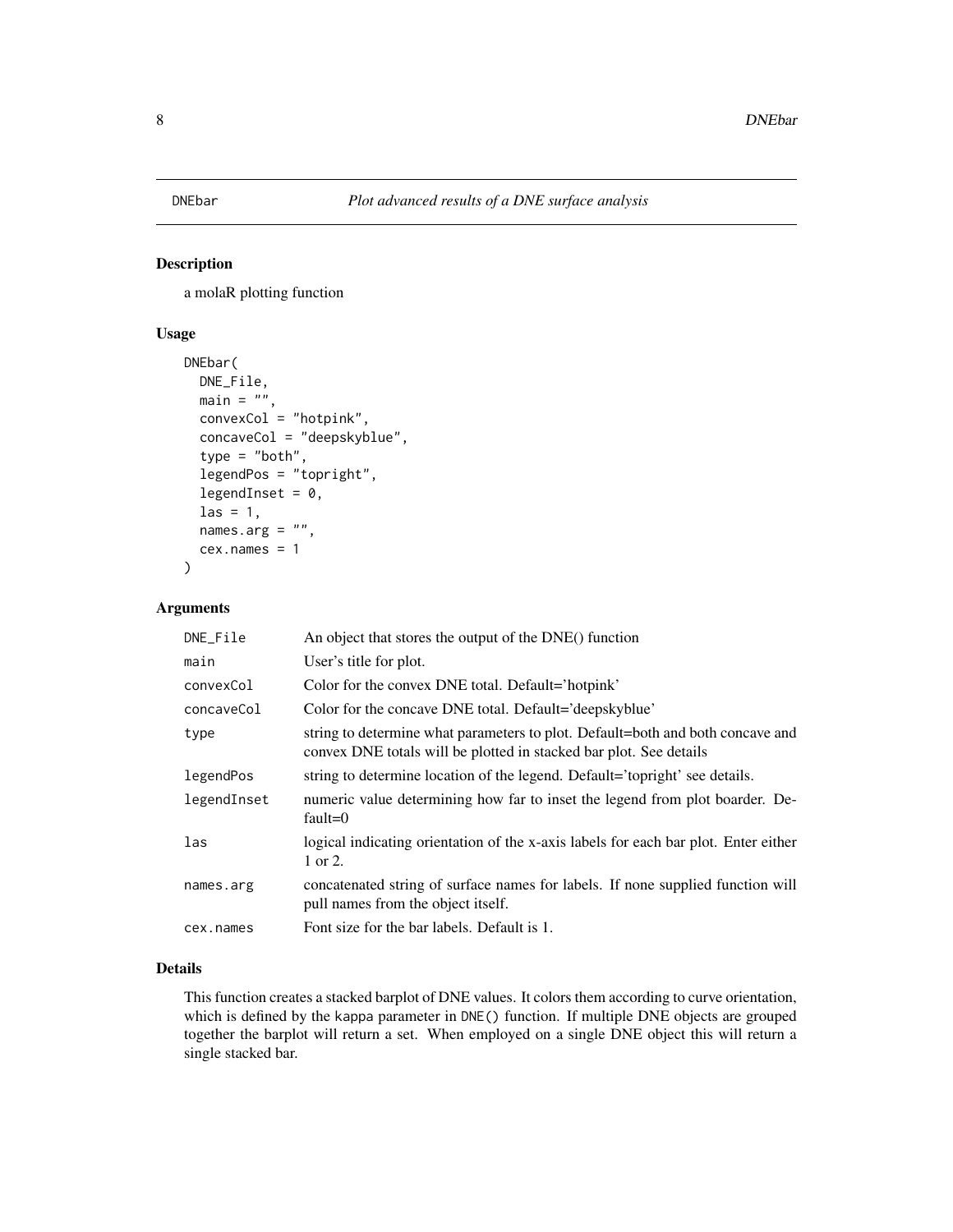# <span id="page-8-0"></span>DNEDensities 9

The argument type accepts either 'Concave' or 'Convex' to plot only concave or convex DNE totals respectively. Default=NA and results in both totals being plotted in stacked barplot.

The argument legendPos is a string that determines the position of the legend. Default='topright' but will accept any of the following keywords: 'bottomright', 'bottom', 'bottomleft', 'left', 'topleft', 'top', 'topright', 'right', or 'center'.

# Examples

```
DNES < - list()DNEs$Tooth <- DNE(Tooth)
DNEs$Hills <- DNE(Hills)
DNEbar(DNEs)
```
DNEDensities *Plot advanced results of a DNE surface analysis*

#### Description

Plot advanced results of a DNE surface analysis

#### Usage

```
DNEDensities(
 DNE_File,
  main = ""type = "DNE",
  legendPos = "topright",
  convexCol = "hotpink",
  concaveCol = "deepskyblue"
)
```
#### Arguments

| DNE_File   | An object that stores the output of the DNE function                                                                                                        |
|------------|-------------------------------------------------------------------------------------------------------------------------------------------------------------|
| main       | User's title for plot. Default is blank                                                                                                                     |
| type       | string determining which density plots to make. Default                                                                                                     |
| legendPos  | string to determine location of the legend. Default='topright' see details. is to<br>plot DNE face densities. Alternatively can plot face areas with 'area' |
| convexCol  | Color for the convex density polygon, Default='hotpink'                                                                                                     |
| concaveCol | Color for the concave density polygon, Default='deepskyblue'                                                                                                |

#### Details

This function creates a set of overlapping density plots of two potential types. The user can plot overlapping density plots that sort the surface into concave and convex portions for plotting. The function will default to plotting DNE density values, however density of face surface areas sorted into concave and convex portions of the surface can be plotted by calling type='area'. Colors can be customized by altering the convexCol and concaveCol arguments.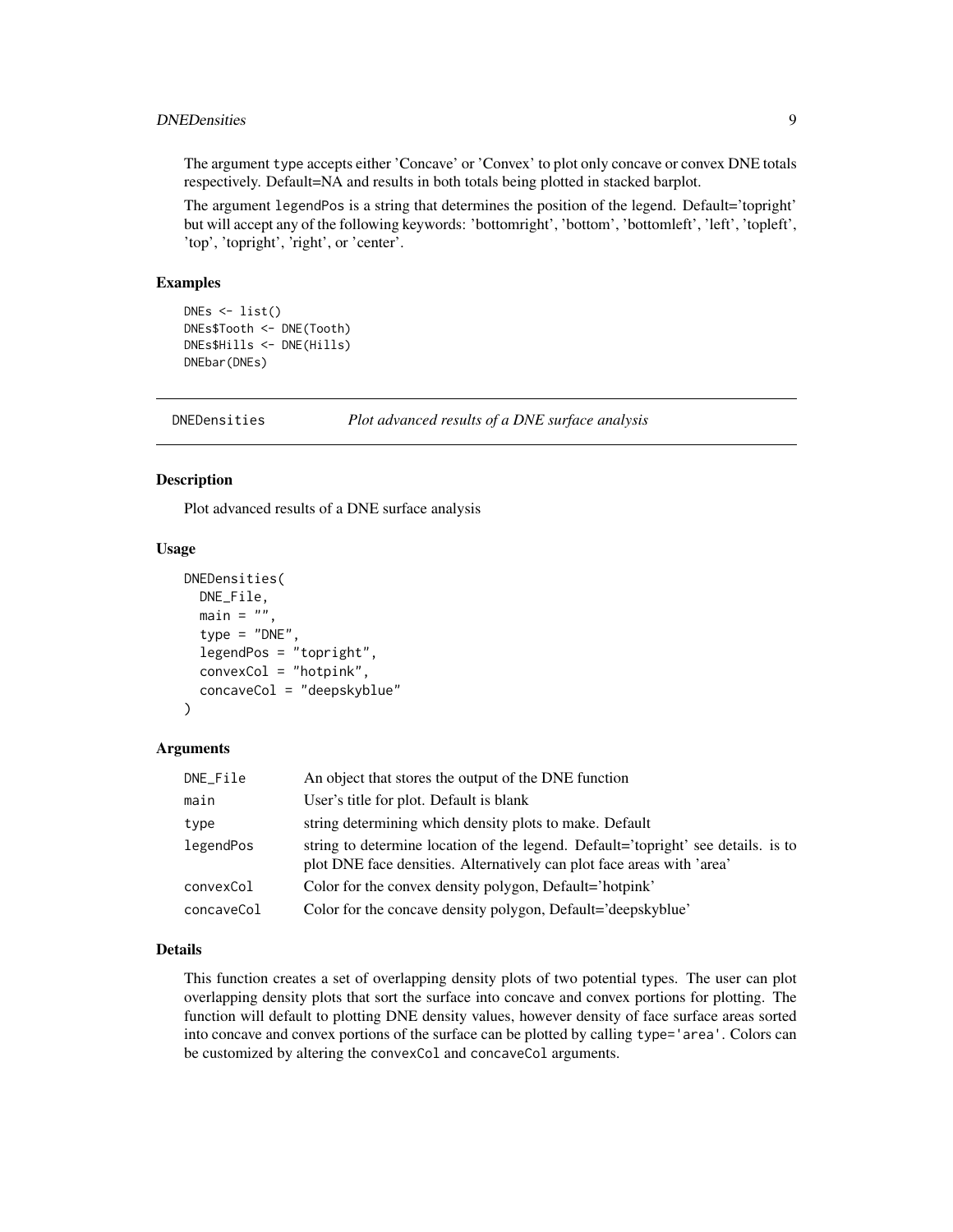# Examples

```
DNE_output <- DNE(Tooth)
DNEDensities(DNE_output)
```
# DNEpie *Plot advanced results of a DNE surface analysis*

# Description

Plot advanced results of a DNE surface analysis

#### Usage

```
DNEpie(
  DNE_File,
  main = "",type = "area",
  convexCol = "hotpink",
  concaveCol = "deepskyblue"
\mathcal{L}
```
# Arguments

| DNE_File   | An object that stores the output of the DNE() function                                                                           |
|------------|----------------------------------------------------------------------------------------------------------------------------------|
| main       | User's title for the plot                                                                                                        |
| type       | string determine which parameters to plot. Default='DNE' also accepts 'area'<br>to plot pie charts of the area.                  |
| convexCol  | Color for the portion of the pie chart representing convex contribution. De-<br>fault='hotpink'. Accepts any color keyword.      |
| concaveCol | Color for the portion of the pie chart representing concave contribution. De-<br>fault='deepskyblue'. Accepts any color keyword. |

# Details

This function creates a pie chart of the total area or DNE of the surface originating from the concave or convex portions of the surface. The function defaults to plotting surface area, however, relative proportion of total DNE from the concave and convex portions of the surface can be plotted by calling type='DNE'. Colors can be customized by altering the convexCol and concaveCol arguments.

#### Examples

DNE\_output <- DNE(Tooth) DNEpie(DNE\_output)

<span id="page-9-0"></span>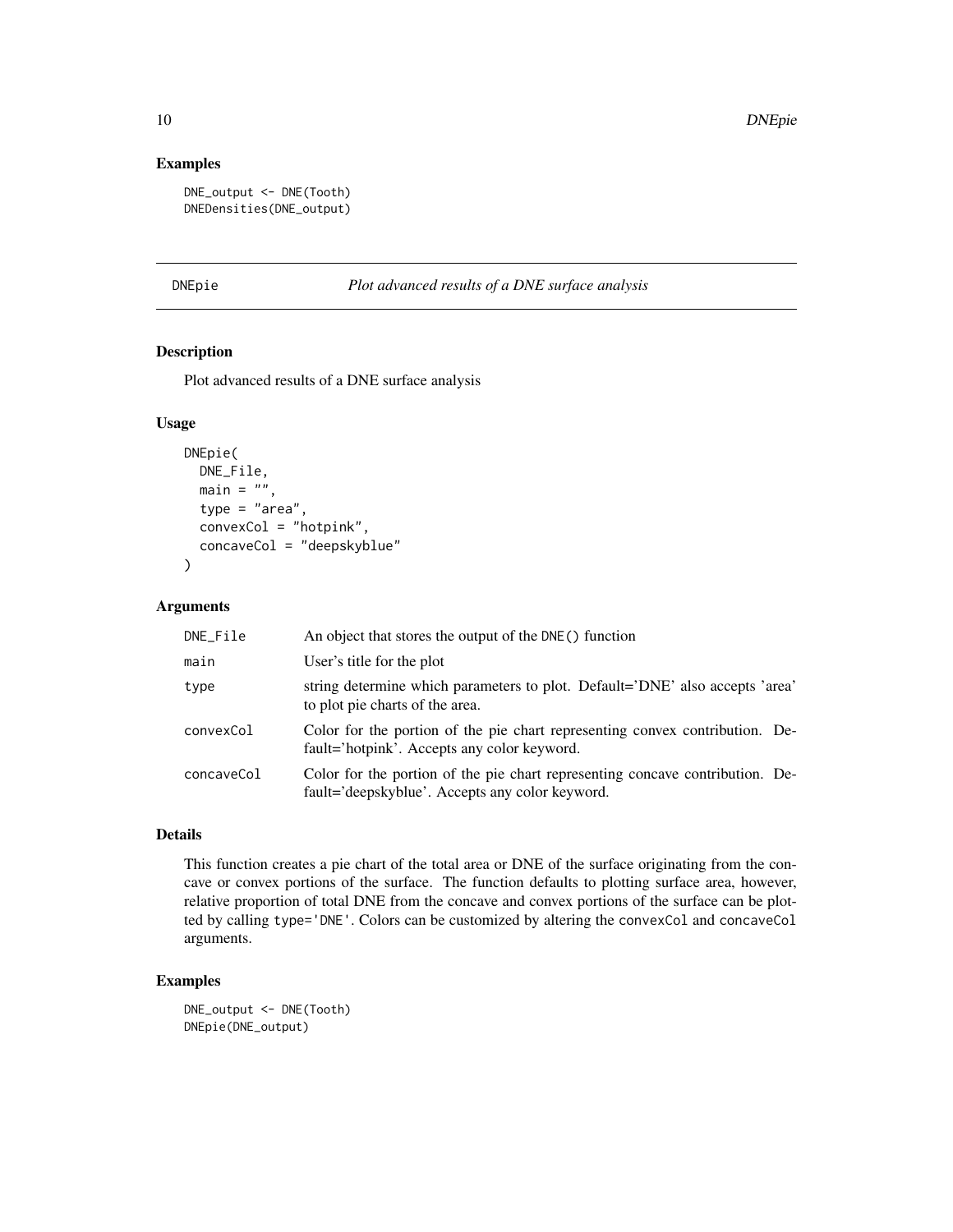<span id="page-10-0"></span>

#### Description

Sample mesh created with the formula:  $z=3\cos(x/2)+3\sin(y/2)$ A triangular mesh representing a sine-cosine plane - called by data(Hills)

#### Usage

data(Hills)

# Format

An object of class "mesh3d"

Hills: triangular mesh representing a sine-cosine plane.

# Examples

```
data(Hills)
DNE_Output <- DNE(Hills)
DNE3d(DNE_Output)
```
molaR\_Batch *Run molaR analyses on a batch of specimens*

#### Description

A function that automates molaR analyses on multiple specimens. Several different analyses can be performed on each surface, with specifications for analysis parameters.

```
molaR_Batch(
  pathName = getwd(),
  fileName = "molaR_Batch.csv",
 DNE = TRUE,RFI = TRUE,OPCr = TRUE,OPC = FALSE,
  Slope = TRUE,
  details = TRUE,parameters = TRUE,
  ...
\mathcal{E}
```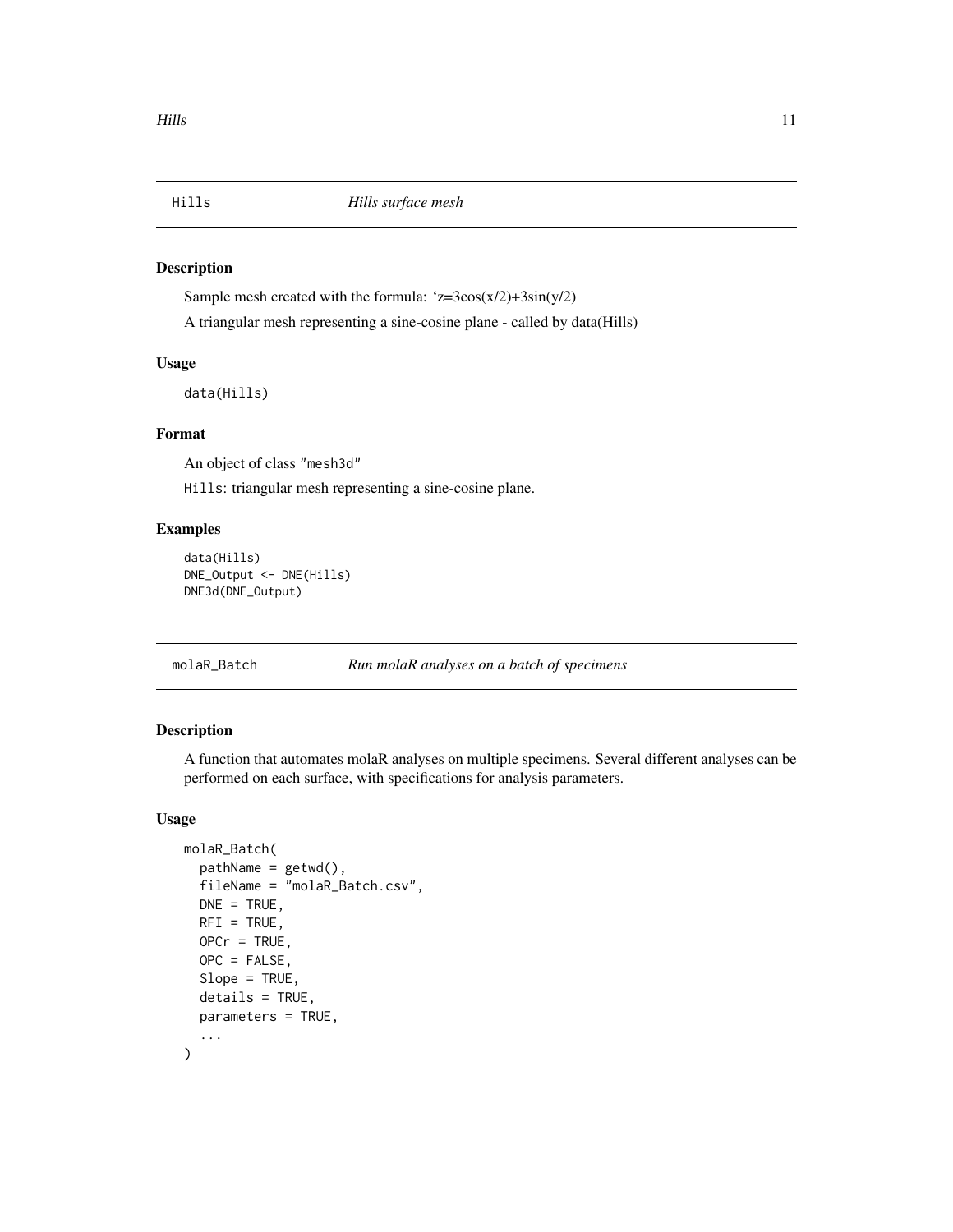#### <span id="page-11-0"></span>Arguments

| pathName    | The path to the folder containing all ply surfaces to be analyzed. Defaults to the<br>working directory. |
|-------------|----------------------------------------------------------------------------------------------------------|
| fileName    | Name for the output .csv file containing results and parameters                                          |
| <b>DNE</b>  | Logical indicating whether or not to perform the DNE calculation                                         |
| <b>RFI</b>  | Logical indicating whether or not to perform the RFI calculation                                         |
| <b>OPCr</b> | Logical indicating whether or not to perform the OPCr calculation                                        |
| OPC         | Logical indicating whether or not to perform the OPC calculation                                         |
| Slope       | Logical indicating whether or not to perform the Slope calculation                                       |
| details     | Logical indicating whether or not to save additional output from some of the<br>topographic analyses     |
| parameters  | Logical indicating whether or not to save the list of analysis parameters used in<br>the batch run       |
| $\ddotsc$   | Additional arguments passed to the topographic analysis functions. See Details.                          |

# Details

This function allows a user to set the analyses from molaR they want to run on a batch of ply files. Output is saved to a csv file. By default, the batch function will perform specified analyses on all ply files in the working directory. A different folder can be specified with pathName. Output saves as .csv to the folder that contains the analyzed ply files.

Any of the default arguments of the various topographic analysis functions can be modified for the batch by specifying them when calling molaR\_Batch, e.g., the DNE kappa value can be changed to 'X' by specifying kappa = X. Users are **strongly** encouraged to review the documentation for  $DNE()$ ,  $RFI()$ ,  $OPC()$ ,  $OPC()$ , and  $Slope()$  and to understand the effects of alterations before making changes. A recommended practice for analyzing RFI in a batch of specimens is to enable findAlpha = TRUE given that the ideal alpha value is likely to vary among different specimens. However, this will increase calculation time (see documentation for [RFI](#page-19-1)).

By default, the batch output will retain some additional details of the analysis. These include, in the case of DNE: convex and concave DNE values, convex and concave surface areas; in the case of RFI: 3D and 2D surface areas and analysis alpha values; in the case of OPCr: the surface OPC value calculated at each rotation; and in the case of OPC: the patch count for each bin. These results will be discarded and only the final result of each topographic analysis will be retained if details  $=$  FALSE.

The function will save a list of all parameters used in all batch analyses to the output .csv file, below the results. This can be suppressed with parameters = FALSE, but is recommended as a check on how analyses were performed when returning to results in the future. If the function is assigned to an object in R, the parameters are not included in the resultant data.frame, but will still be included in the .csv file by default.

Note that batch processing updates will not display by default if using RGui for Windows. Disable Misc -> Buffered output (Ctrl+W) if you wish to view batch processing progress in RGui for Windows.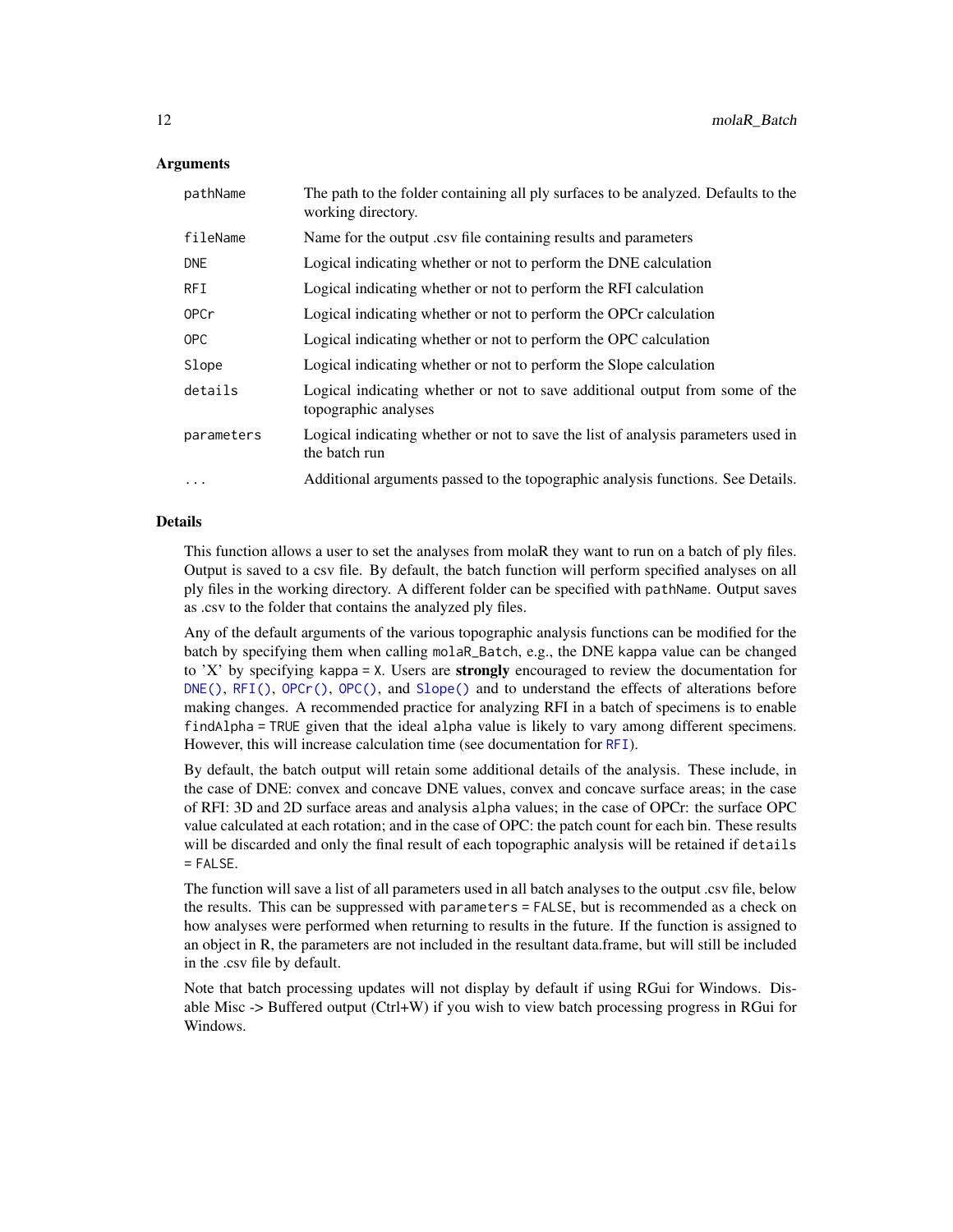<span id="page-12-2"></span><span id="page-12-0"></span>

# Description

Function will remove floating verticies, and faces with zero area. These can cause issues when using molaR's primary functions of DNE, RFI, and OPC

#### Usage

```
molaR_Clean(plyFile, cleanType = "Both", verbose = TRUE)
```
#### Arguments

| plyFile   | An object of classes 'mesh3d' and 'shape3d'                                                        |
|-----------|----------------------------------------------------------------------------------------------------|
| cleanType | String with three arguments defining what to clean: Vertices, Faces, or Both.<br>Defaults to Both. |
| verbose   | Logical indicating if the function should report changes to ply                                    |

# Details

This function cleans up problematic ply files. Some smoothed files will have faces of zero area, or floating vertices. DNE and OPC cannot be calculated on these files. Running the plys through this function will allow those calculations to be made.

#### Examples

Tooth <- molaR\_Clean(Tooth)

<span id="page-12-1"></span>OPC *Calculate orientation patch count of a surface*

#### Description

A function that bins patches of a mesh surface that share general orientation and sums the number of unique patches given certain parameters Modified into 3D from the original 2.5D method described by Evans et al. (2007) High-level similarity of dentitions in carnivorans and rodents. Nature 445:78- 81 doi: [10.1038/nature05433](https://www.nature.com/articles/nature05433)

```
OPC(plyFile, rotation = 0, minimum_faces = 3, minimum_area = 0)
```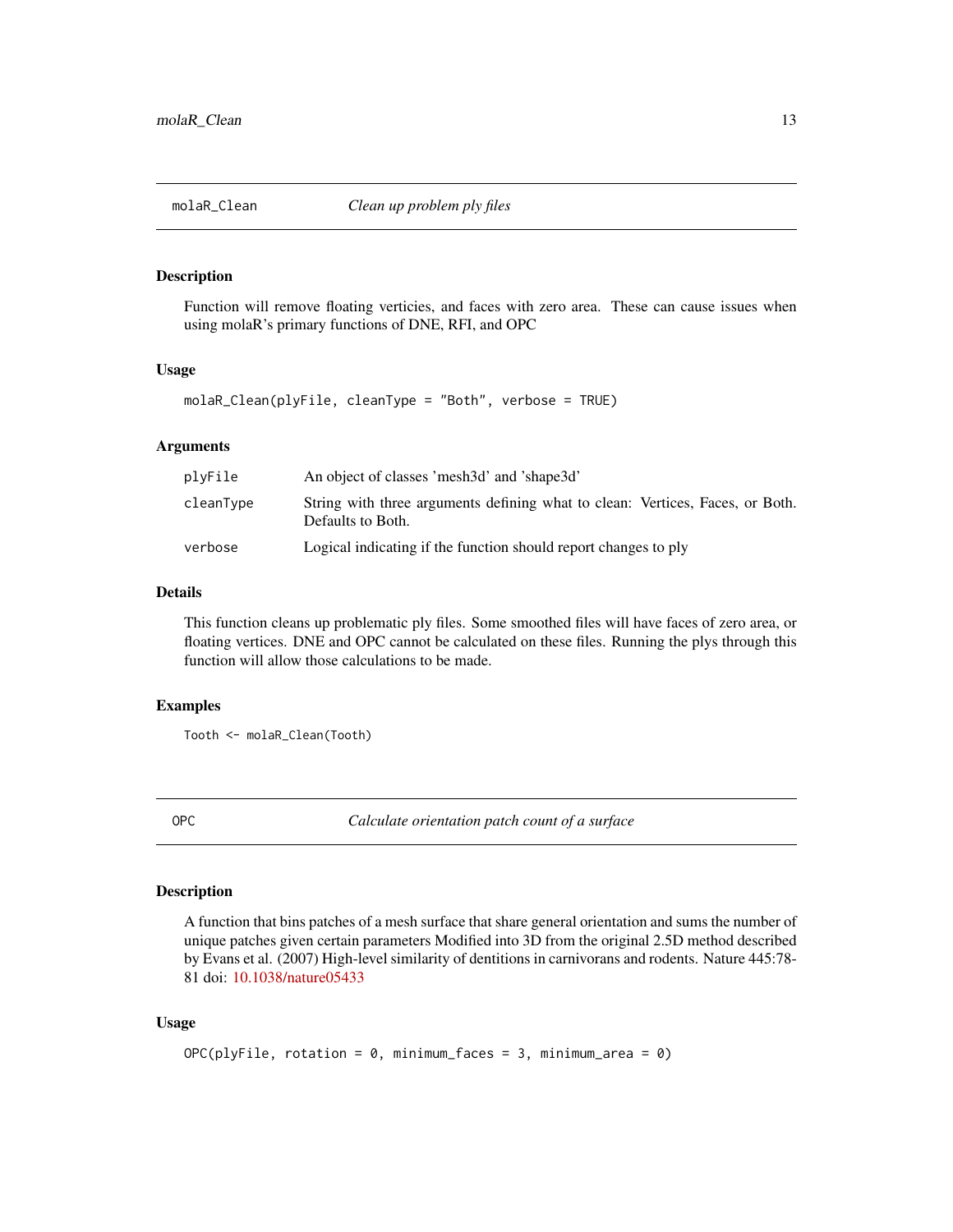#### <span id="page-13-0"></span>**Arguments**

| plyFile       | An object of classes "mesh3d" and "shape3d" with calculated vertex normals                                             |
|---------------|------------------------------------------------------------------------------------------------------------------------|
| rotation      | Rotates the file in degrees about the center vertical axis                                                             |
| minimum_faces | Minimum number of ply faces required for a patch to be counted towards the<br>total patch count                        |
| minimum_area  | Minimum proportion (100%=1.0) of total surface area a patch must occupy to<br>be counted towards the total patch count |

# Details

The function requires a mesh object created by reading in a ply file utilizing either the, [vcgPlyRead](#page-0-0) function.

Orientation patch count is calculated on meshes that represent specimen surfaces and have already been downsampled to 10,000 faces and pre-smoothed in a 3D data editing program. Alignment of the surface will have a large effect on patch orientation and must be performed in a 3D data editing program such as Avizo. The occlusal surface of the specimen must be made parallel to the X- and Y-axes and perpendicular to the Z-axis.

The default for minimum\_faces is to ignore patches consisting of two or fewer faces on the mesh. Changing the minimum\_area value will disable minimum\_faces.

#### Examples

OPC\_output <- OPC(Tooth) summary(OPC\_output)

OPC3d *Plot results of OPC analysis of a surface*

# **Description**

A function that produces a three-dimensional rendering of face orientation on a surface. The OPC function will identify the orientations of mesh faces and assign them to patches. It must be performed prior to using the OPC3d function.

```
OPC3d(
  OPC_File,
  binColors = hsv(h = (seq(10, 290, 40)/360), s = 0.9, v = 0.85),
  patchOutline = FALSE,
  outlineColor = "black",
  maskDiscard = FALSE,
  legend = TRUE,main = "",cex = 1,
```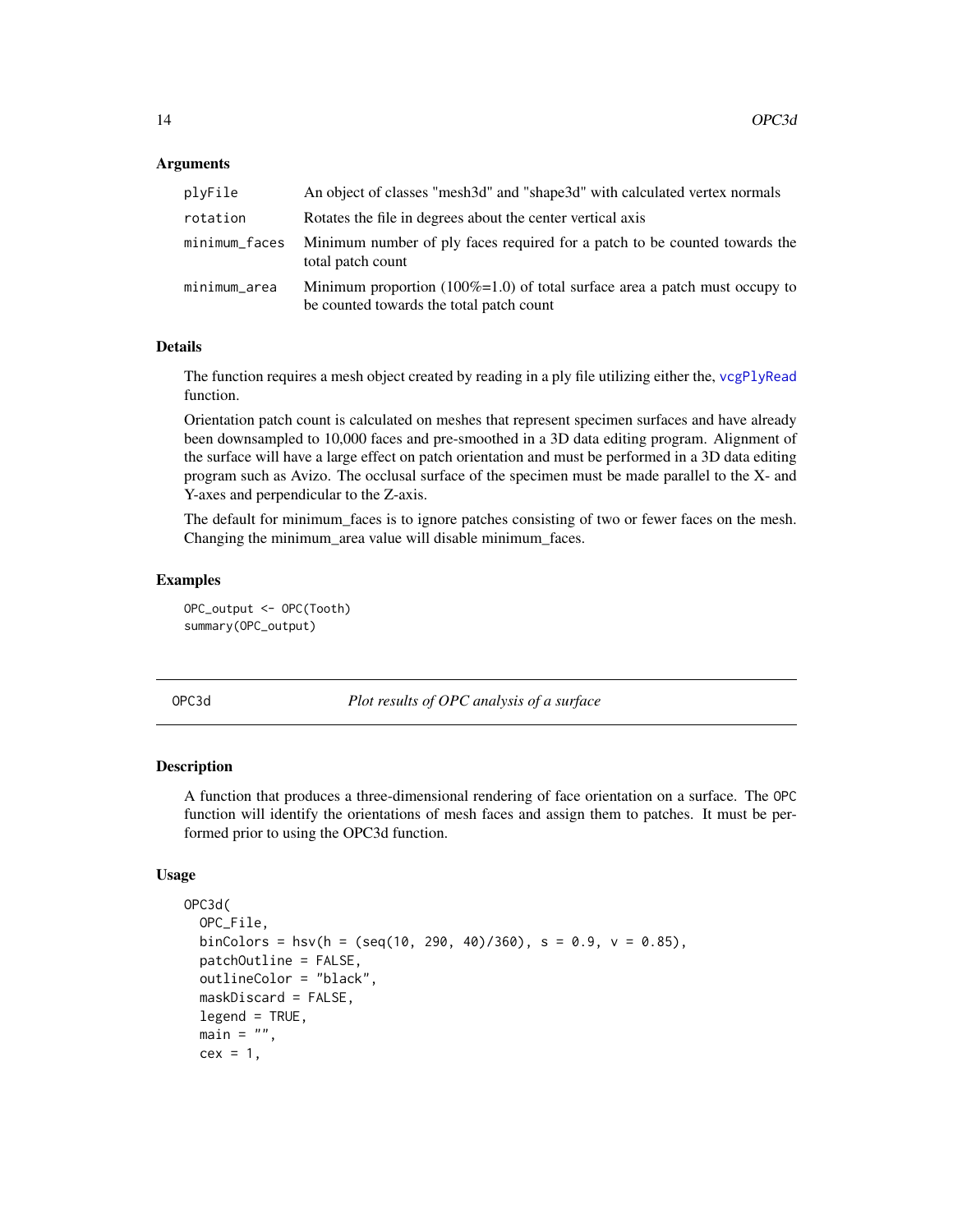### $OPC3d$  and  $15$

```
scaleLegend = FALSE,
legendTextCol = "black",
legendLineCol = "black",
leftOffset = 1,
fieldofview = 0,
fileName = NA,
binary = FALSE
```
#### Arguments

)

| OPC_File      | An object that stores the output of the OPC() function                                                                                     |
|---------------|--------------------------------------------------------------------------------------------------------------------------------------------|
| binColors     | Allows the user to define the fill colors for each directional bin                                                                         |
| patchOutline  | Logical whether or not to outline the patches                                                                                              |
| outlineColor  | Parameter defining the patch outline color                                                                                                 |
| maskDiscard   | Logical indicating whether or not to mask (in black) the patches excluded from<br>the OPC value                                            |
| legend        | Logical indicating whether or not a legend should be displayed                                                                             |
| main          | String indicating plot title                                                                                                               |
| cex           | Numeric setting the relative size of the legend and title                                                                                  |
| scaleLegend   | Logical indicating if legend bins should scale to patch counts                                                                             |
| legendTextCol | Parameter defining color for the legend text                                                                                               |
| legendLineCol | Parameter defining the color for the legend lines                                                                                          |
| left0ffset    | Numeric between -1 and 1 setting the amount of offset for the plotted surface to<br>the left. Larger values push surface farther to right. |
| fieldofview   | Passes an argument to par3d() changing the field of view in degrees of the<br>resulting surface plot                                       |
| fileName      | String indicating a name to save the plotted surface to as a *.ply file; default of<br>'NA' will not save a file                           |
| binary        | Logical indicating whether or not the saved surface plot should be binary, passed<br>to vcgPlyWrite()                                      |

#### Details

This function will assign a uniform color to all faces on the mesh surface that share one of the orientation bins identified by the OPC function. The function returns a colored mesh so that patches can be visually inspected.

binColors will support any vector of colors, in any coloration scheme. Default draws from the HSV color space to evenly space color information, however the user can supply a list of RGB values or character strings in place. If there are fewer colors than directional bins, remaining bins will default to white.

A title can be added to the plot by supplying a character string to the main argument. Title and legend size are controlled with the cex argument, analogous to that in the default R graphics device.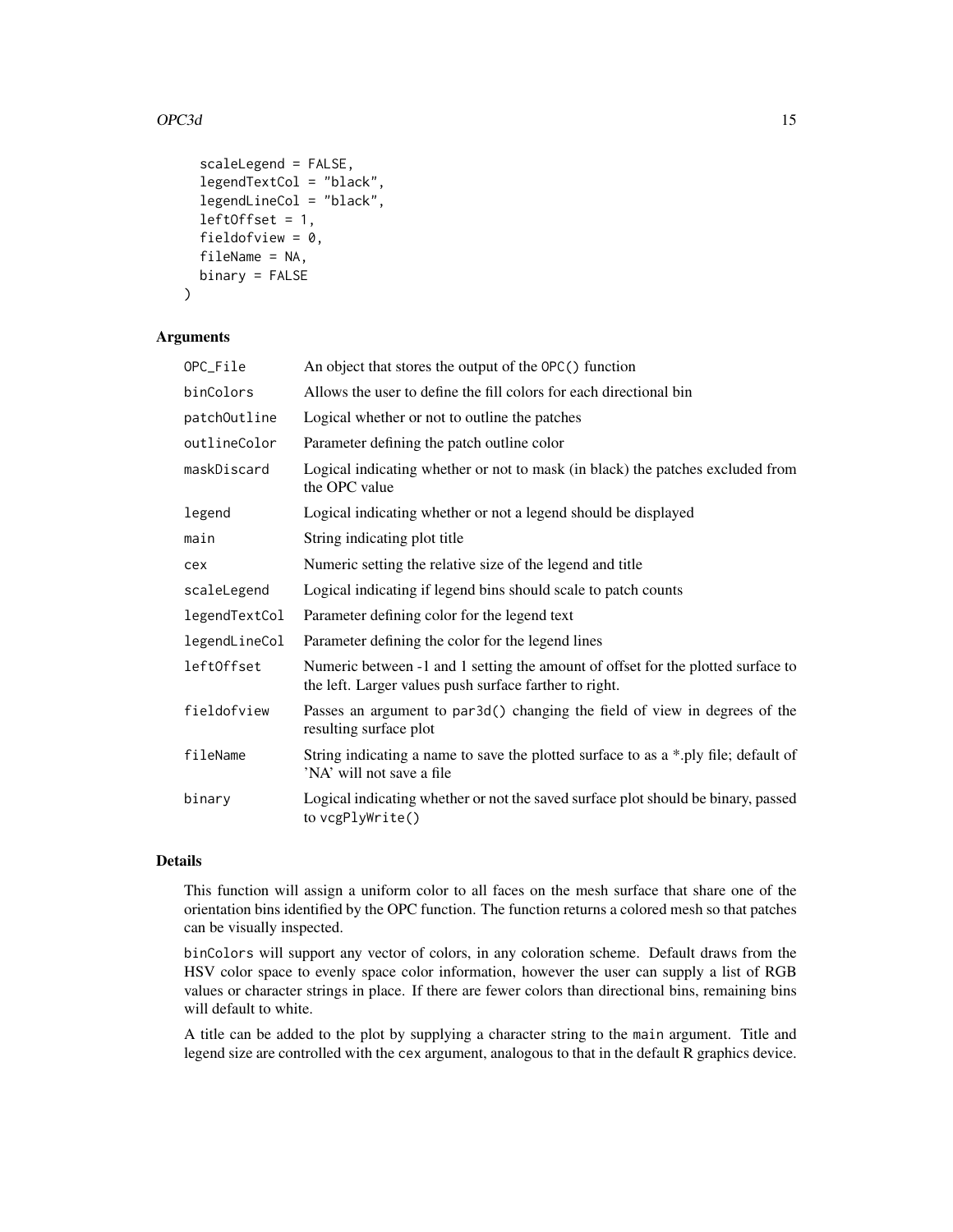Several legend plotting options are available. The default legend shape is a circular pie with sectors indicating the orientation of directional bins, shaded according to the color scheme in binColors. By setting scaleLegend = TRUE, the legend sectors will scale proportionally to the number of patches in each directional bin. The legend text and line colors can be customized with legendTextCol and legendLineCol, which both default to black.

The leftOffset value sets how far to the left the surface will plot, intended to help avoid overlap with the legend. Value of 0 will center the surface and should be invoked if the legend argument is disabled. Higher values will push the surface farther left and negative values will push it to the right. It is recommended that these values be restricted between -1 and 1 to avoid plotting the surface outside of the rgl window.

fieldofview is set to a default of 0, which is an isometric projection. Increasing it alters the degree of parallax in the perspective view, up to a maximum of 179 degrees (see [rgl::par3d\(\)](#page-0-0)).

The plotted, colorized surface can be saved as a \*.ply to the working directory by changing the fileName argument from NA to a string (e.g., "OPCPlot"). The resultant ply file can be opened and manipulated in other 3D visualizing programs, such as [MeshLab,](https://www.meshlab.net/) but will **NOT** retain its legend (a background of the plotting window). To retain the legend, the user is encouraged to utilize the [rgl::snapshot3d\(\)](#page-0-0) function. The binary argument saves a file in ascii format by default, which is supported by more 3D visualization software than is binary. However, binary files will be considerably smaller.

#### Examples

```
OPC_output <- OPC(Tooth)
OPC3d(OPC_output)
```

| OPCbinareas | Visualize surface area distribution into separate OPC orientation bins. |  |
|-------------|-------------------------------------------------------------------------|--|
|             |                                                                         |  |

#### Description

This function will make either a bar plot or pie chart showing the surface area assigned to each OPC orientation bin.

#### Usage

```
OPCbinareas(
  OPC_File,
  main = "".binColors = hsv(h = (seq(10, 290, 40)/360), s = 0.9, v = 0.85),
  type = "bar")
```
#### Arguments

| OPC File | An object that stores the output of an OPC analysis using OPC(). |
|----------|------------------------------------------------------------------|
| main     | Title for plot.                                                  |

<span id="page-15-0"></span>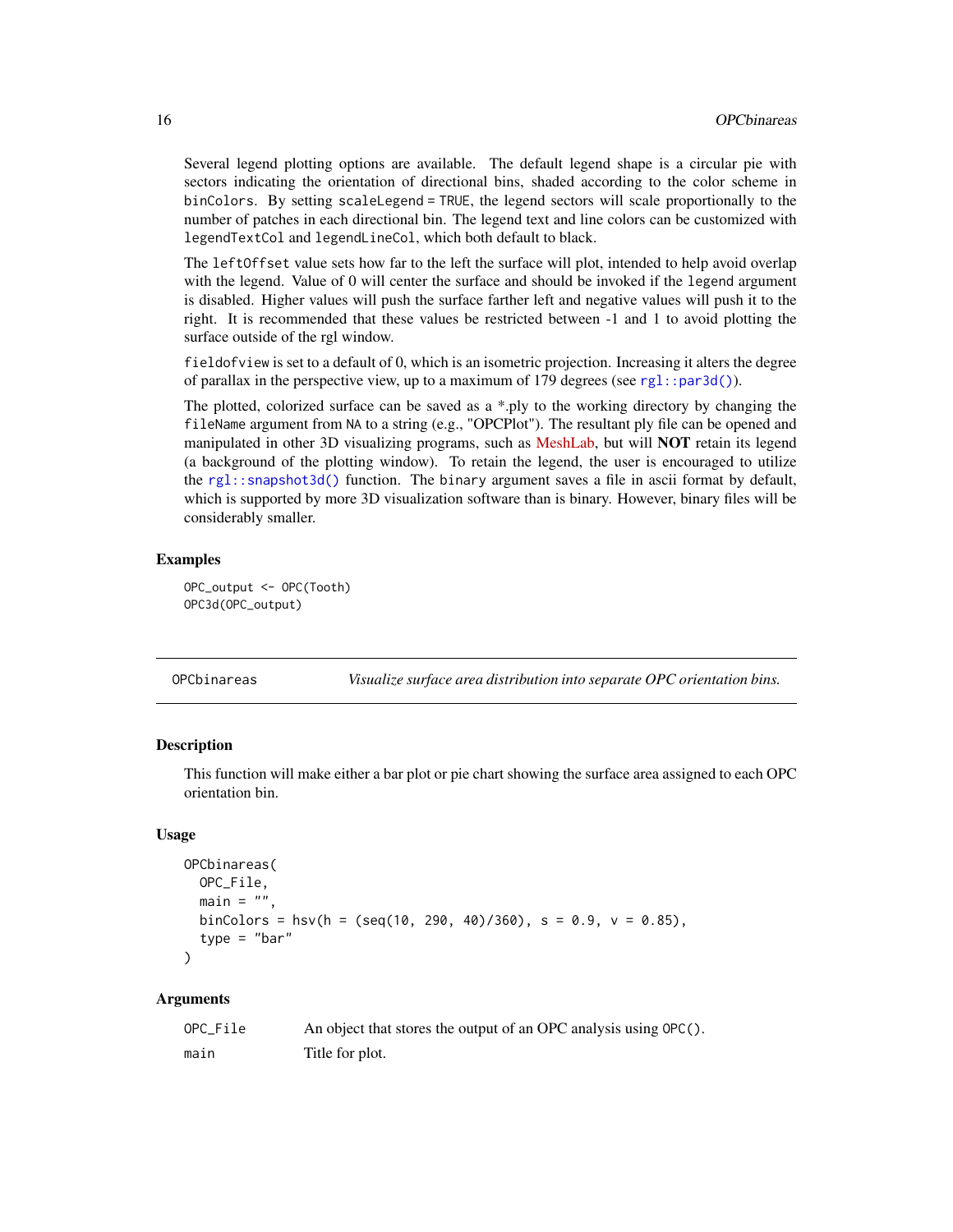<span id="page-16-0"></span>

| binColors | Allows the user to define the fill colors for each directional bin, see details             |
|-----------|---------------------------------------------------------------------------------------------|
| type      | String argument to determine type of plot, either bar' or 'pie'. Default is set to<br>'har' |

# Details

This function will create either bar or pie chats visualising the distribution of surface area into each of the OPC orientation bins. Colors can be customized but are meant to match the default settings in the OPC3d() function.

#### Examples

OPC\_Object <- OPC(Tooth) OPCbinareas(OPC\_Object)

<span id="page-16-1"></span>OPCr *Calculate average orientation patch count after several rotations*

#### Description

A function that calls OPC iteratively after rotating mesh a selected number of degrees around the Z-axis following Evans and Jernvall (2009) Patterns and constraints in carnivoran and rodent dental complexity and tooth size. J Vert Paleo 29:24A

# Usage

```
OPCr(plyFile, steps = 8, stepSize = 5.625, minimum_faces = 3, minimum_area = 0)
```
# Arguments

| plyFile       | An object of classes 'mesh3d' and 'shape3d' with calculated normals                                             |
|---------------|-----------------------------------------------------------------------------------------------------------------|
| steps         | Number of iterations to run the OPC() function on the mesh                                                      |
| stepSize      | Amount of rotation (in degrees) about the Z-axis to adjust mesh surface by be-<br>tween each iteration of OPC() |
| minimum_faces | Argument to pass to the $OPC()$ function                                                                        |
| minimum_area  | Argument to pass to the $OPC()$ function                                                                        |

# Details

The function requires a mesh object created by reading in a ply file utilizing either the, [vcgPlyRead](#page-0-0) function.

Default number of steps is 8, with a stepSize of 5.625 degrees, following the original published definition of OPCR.

See the details for the [OPC](#page-12-1) function for more information about preparing mesh surfaces and the effects of minimum\_faces and minimum\_area.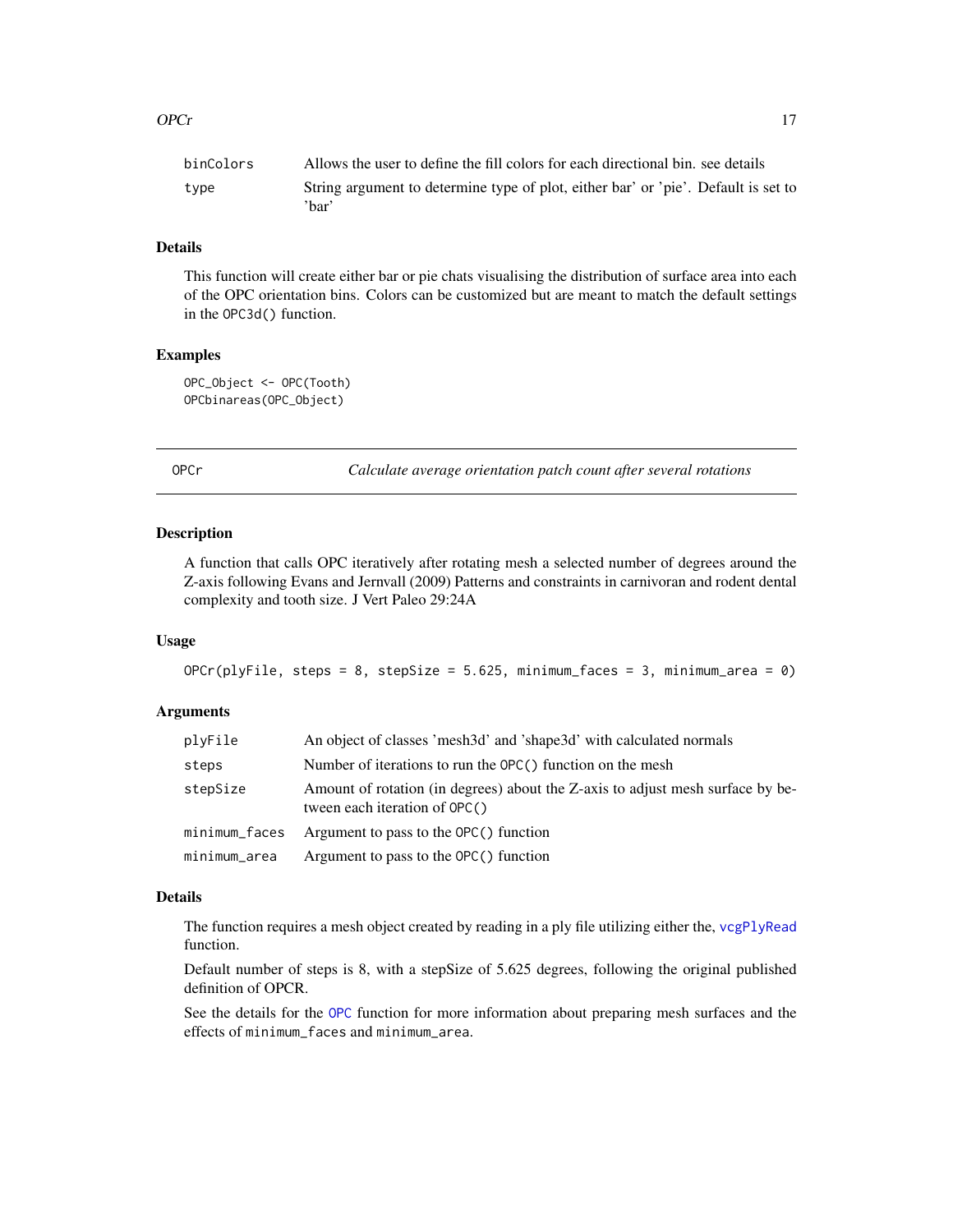<span id="page-17-0"></span>

# Description

This object is needed to pass the CRAN upload requirements and still keep the vignette.

# Format

OPCr\_Example1: molaR produced object.

| OPCr_Example2 | OPCr_Example2 - object created by OPCr function used as an exam- |
|---------------|------------------------------------------------------------------|
|               | ple.                                                             |

#### Description

This object is needed to pass the CRAN upload requirements and still keep the vignette.

#### Format

OPCr\_Example2: molaR produced object.

plyPlaneCut *Cut a PLY Mesh Along a Specified Plane*

# Description

plyPlaneCut permits several different approaches for specifying a cutting plane and returns either a portion of the original mesh from one side of the plane, or both portions from each side of the plane stored as separate list elements.

```
plyPlaneCut(
 plyFile,
  axis = "Z",vertIndex = NA,
  keepBoth = FALSE,
 plane = NA,
  col = "rainbow",flipAxis = FALSE,
  displayNew = TRUE
)
```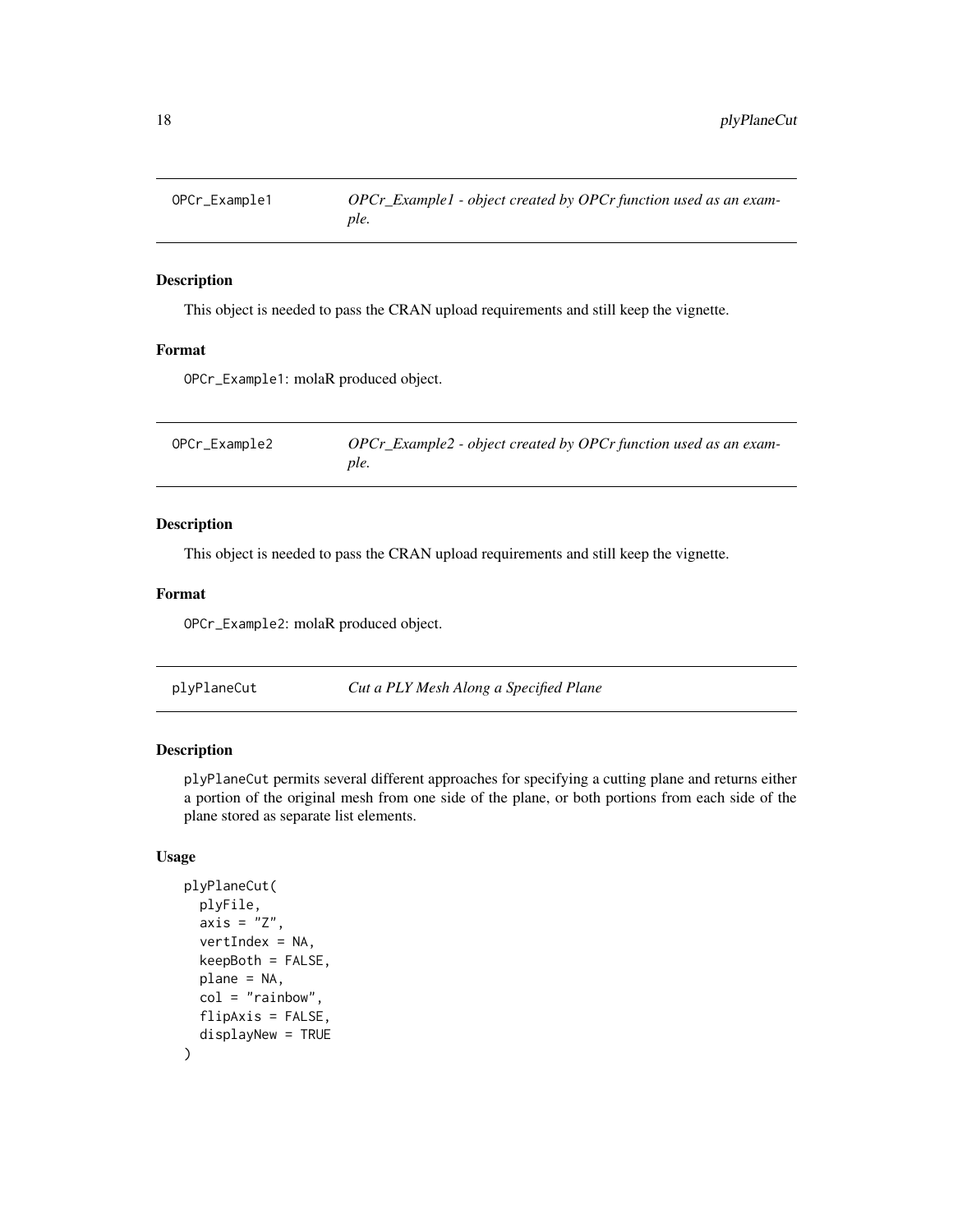# <span id="page-18-0"></span>plyPlaneCut 19

#### Arguments

| plyFile    | An object of class 'mesh3d'.                                                                                                                                                                                                               |
|------------|--------------------------------------------------------------------------------------------------------------------------------------------------------------------------------------------------------------------------------------------|
| axis       | String indicating the axis plane on which to cut the mesh. May be 'X', 'Y', or<br>'Z', Defaults to 'Z'. Ignored if plane is specified, see details.                                                                                        |
| vertIndex  | Numeric index of a mesh vertex to define clipping plane. Ignored if plane is<br>specified, see details.                                                                                                                                    |
| keepBoth   | Logical indicating if both sides of the cut mesh should be returned, defaults to<br>FALSE. If TRUE (and the cutting plane intersects the mesh), the function output<br>is a list containing meshA and meshB representing the two portions. |
| plane      | Requires four numeric values specifying the coordinates of the plane normal $(a, a)$<br>b, c) and the "offset" (d). Overrides input for axis and vertindex, see details.                                                                   |
| col        | Vector indicating the color for vertex drawing when interactively choosing cut-<br>ting plane. Defaults to "rainbow", a magenta-to-red color ramp along the spec-<br>ified axis.                                                           |
| flipAxis   | Logical indicating whether or not to reverse the output about the normal of the<br>plane, defaults to FALSE.                                                                                                                               |
| displayNew | Logical indicating whether or not to display the function results when a value is<br>supplied to either vertIndex or plane, defaults to TRUE.                                                                                              |

#### Details

plyPlaneCut draws a cutting plane using the parametrization  $ax + by + cz + d = 0$  (Hesse normal form), wherein <*a, b, c*> constitute the normal to the plane, and *d* is the "offset" value. See [planes3d](#page-0-0) for further information. Users can supply any parameters for a, b, c, and d in the plane argument to produce an arbitrary cutting plane (see Examples), however the function is designed to aid users in choosing a cutting plane without foreknowledge of the desired parameters.

When plane is NA, the function will cut the mesh along a plane orthogonal to one of the primary axes (X, Y, or Z, as indicated by axis) at the location of a focal vertex. The focal vertex can be defined by its index value, supplied to vertIndex. If no value is given for either plane or vertIndex, then an interactive 3D window allows the user to select the focal vertex. A 3D window will open displaying all mesh vertices, colored according to col, with a semi-transparent mesh surface. The display can be rotated with the left mouse button and zoomed with the mouse wheel. The right mouse button allows the user to define a rectangular region in which to identify the focal vertex. The focal vertex is the vertex in the user-selected region with the *minimum value* in the dimension indicated by the axis argument. A preview of the resulting cutting will be supplied, and for the function to finish users must supply a "Y" or "y" confirmation to the Cut mesh?: prompt in the terminal. Any other response will restart the selection process.

The col argument is only invoked when choosing a focal vertex in an interactive 3D window (i.e., vertIndex and plane are set to NA). This argument will apply any acceptable color vector to the displayed vertices. Alternatively, users can specify a color ramp by supplying a string, including: "rainbow", "heat.colors", "terrain.colors", "topo.colors", "cm.colors", or "gray.colors"; see [hcl.colors](#page-0-0) and [gray.colors](#page-0-0) for further details. Color ramps will plot along the axis specified by axis and reverse if flipAxis = TRUE.

If users prefer that the function is inverted with respect to mesh geometry (i.e., that it identifies the focal vertex as the *maximum value* with respect to axis, or that the resulting mesh be that along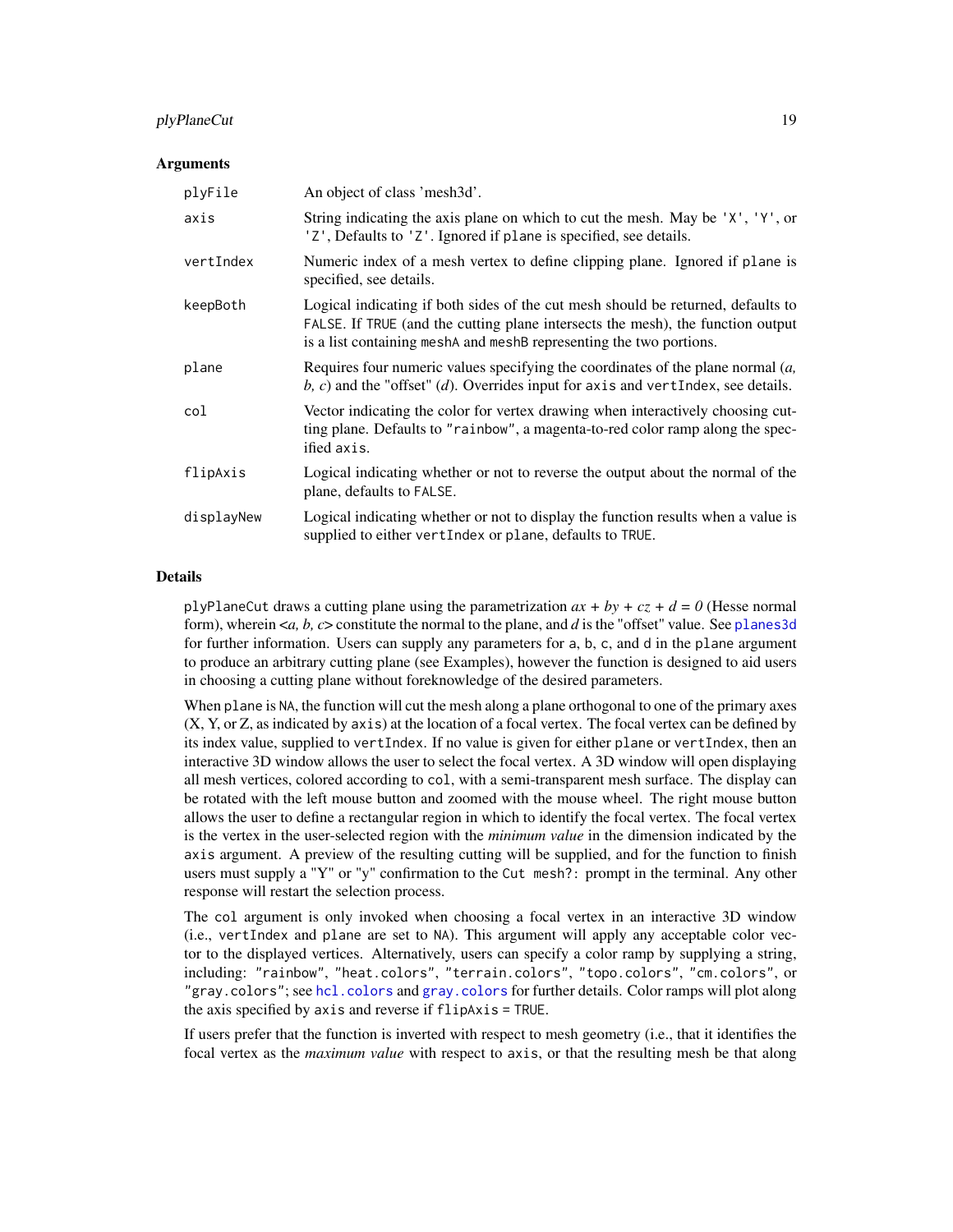<span id="page-19-0"></span>the *negative* normal to the plane), then they should set flipAxis = TRUE. If keepBoth is enabled, the function will return a list of two 'mesh3d' objects: meshA, and meshB. Enabling keepBoth but providing a plane that does not intersect the mesh will result in a list with one of the objects set to NULL (see Examples).

This function can be used to cut meshes representing tooth surfaces so as to retain only the area of the tooth crown above the lowest point of the occlusal basin. This cropping procedure is consistent with the one used to prepare surfaces for measurement of occlusal relief (OR) by Ungar  $\&$ M'Kirera (2003) "A solution to the worn tooth conundrum in primate functional anatomy" PNAS 100(7):3874-3877 Unreferenced vertices can cause errors, so users are encouraged to clean their mesh with [molaR\\_Clean](#page-12-2) prior to using this function.

#### Value

An object of class 'mesh3d' corresponding to the portion of the mesh on one side of the cutting plane. If keepBoth is enabled, a list of two such objects corresponding to the portions from both sides of the plane.

#### Examples

# Result from providing plane parameters and keeping meshes from both sides of plane

```
cutMesh <- plyPlaneCut(Tooth, plane = c(0.5, 0.5, 0.5, -4), keepBoth = TRUE)
open3d()
shade3d(cutMesh$meshA, col = "gray")
wire3d(cutMesh$meshB)
planes3d(0.5, 0.5, 0.5, -4, col = "red", alpha = 0.66)
```
# Result from providing parameters for a plane that does not intersect the mesh

 $cutMesh \leftarrow plyPlaneCut(Tooth, plane = c(1, 0.75, 0.5, -11))$ identical(Tooth, cutMesh)

cutMesh  $\leq$  plyPlaneCut(Tooth, plane = c(1, 0.75, 0.5, -11), keepBoth = TRUE) identical(Tooth, cutMesh)

<span id="page-19-1"></span>RFI *Calculate relief index for a surface*

#### Description

A function that calculates relief index following Boyer (2008) Relief index of second mandibular molars is a correlate of diet among prosimian primates and other mammals. J Hum Evol 55:1118- 1137 doi: [10.1016/j.jhevol.2008.08.002](https://www.sciencedirect.com/science/article/pii/S0047248408001565)

```
RFI(plyFile, alpha = 0.075, findAlpha = FALSE)
```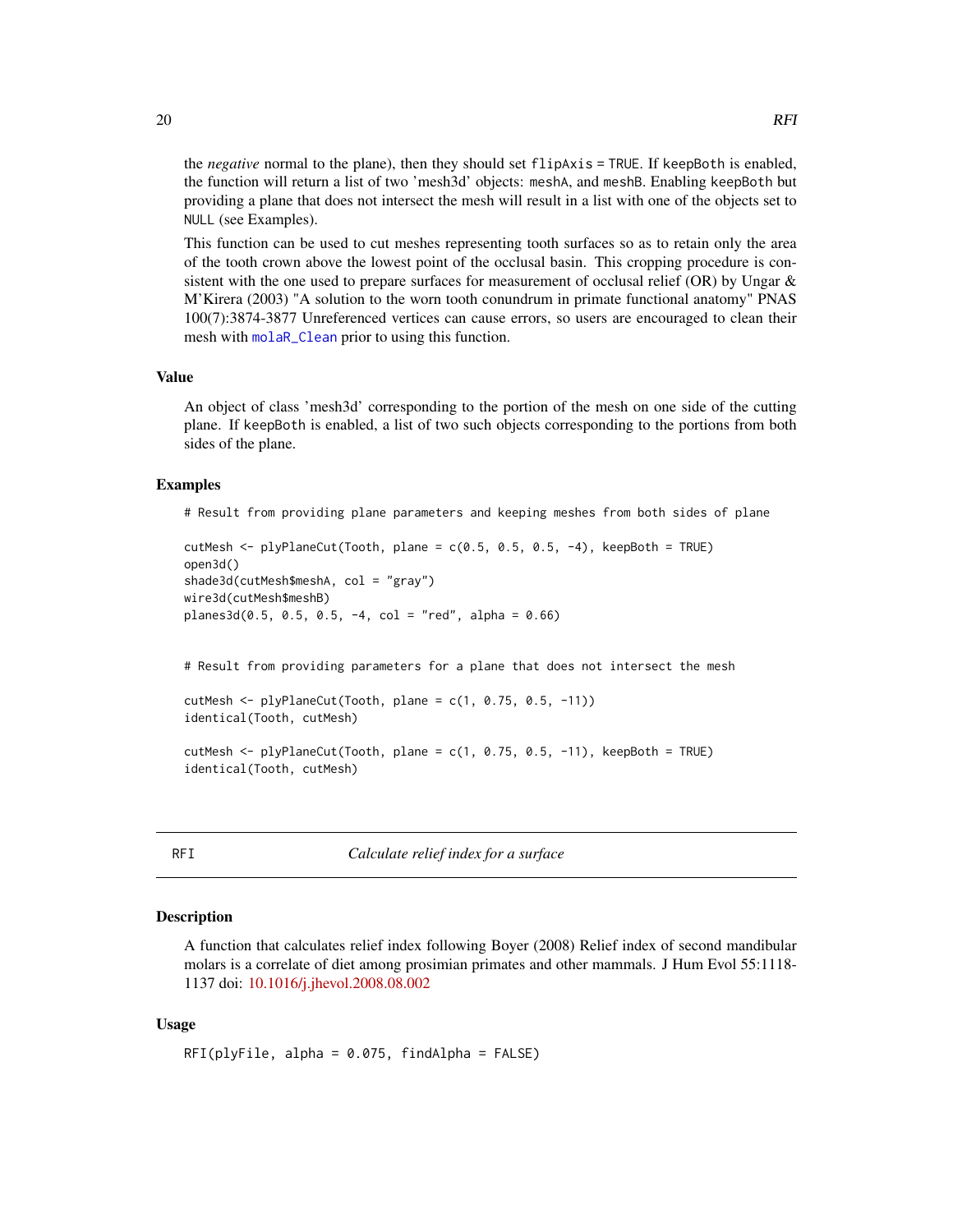#### <span id="page-20-0"></span> $RFI3d$  21

#### **Arguments**

| plyFile   | An object of classes 'mesh3d' and 'shape3d'                         |
|-----------|---------------------------------------------------------------------|
| alpha     | Step size for calculating the outline. See details.                 |
| findAlpha | Logical indicating that alpha will be auto-calculated. See details. |

# Details

The function requires an object created by reading in a ply file utilizing either the [vcgPlyRead](#page-0-0) function.

Relief index is calculated by the ratio of three-dimensional surface area to two dimensional area on meshes that represent specimen surfaces and have already been pre-smoothed in a 3D data editing program. Surface alignment will have a large effect on 2D area calculation and must be performed prior to creating and reading in the ply file. The mesh must be oriented such that the occlusal plane is parallel to the X- and Y-axes and perpendicular to the Z-axis (i.e., tooth cusps pointing towards  $+Z$ ).

The alpha parameter traces the outline of the 2D footprint. An alpha that is too low will result in a tracing error (returning an "Alpha adjustment required" message), while an alpha value that is too high may result in an overestimate of the 2D footprint area by failing to take into account infoldings. The user is encouraged to carefully review results using the [RFI3d](#page-20-1) or [Check2D](#page-1-1) functions.

Alternatively, the findAlpha argument can be used to compute an ideal alpha value for a particular PLY file for use in the RFI calculation. This is defined as the lowest value (to the nearest thousandth) returning no error or warning messages. This feature ensures accuracy, but may increase computing time significantly, depending on the number of alpha values tested. Unfortunately, there is no way to guess an appropriate alpha value a priori. After 100 unsuccessful attempts to find an appropriate alpha, the function will terminate.

The alpha value used in the calculation (whether chosen by the user or auto- computed with findAlpha) is returned in the analysis results.

#### Examples

```
RFI_output <- RFI(Tooth, alpha=0.5, findAlpha = FALSE)
summary(RFI_output)
```
<span id="page-20-1"></span>RFI3d *Plot 3D and 2D areas of a mesh used to calculate relief index*

# Description

A function that plots a three-dimensional model of the mesh surface and includes a footprint of the two-dimensional area for visual comparison.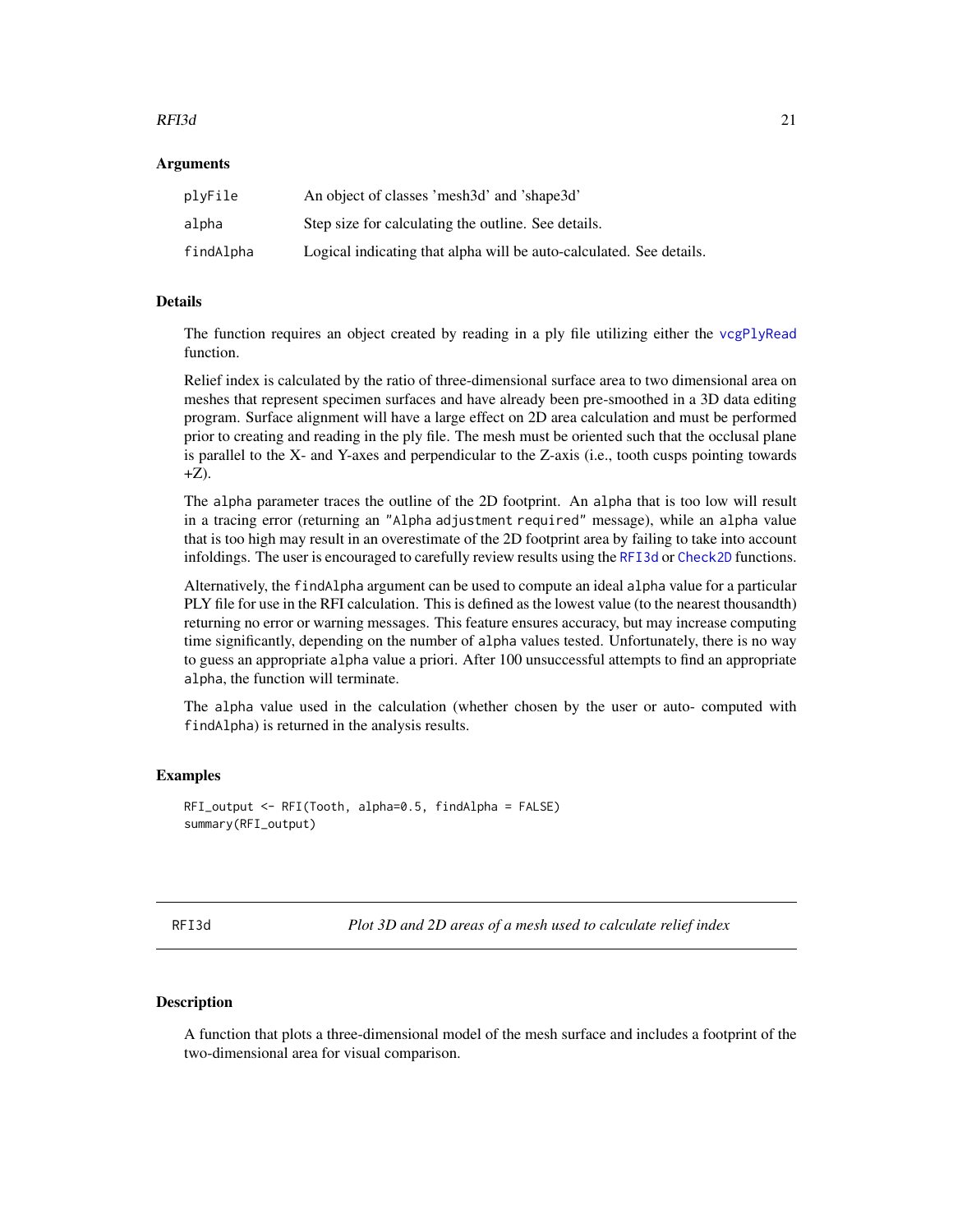# Usage

```
RFI3d(
  RFI_File,
  displacement = -1.9,
  SurfaceColor = "gray",
  FootColor = "red",
  FootPts = FALSE,
  FootPtsColor = "black",
  Opacity = 1,
  legend = F,
  main = "",cex = 1,
  leftOffset = 0,fieldofview = 0,fileName = NA,
  binary = FALSE
\mathcal{L}
```
# Arguments

| RFI_File     | An object that stores the output of the RFI function                                                                                                                                   |
|--------------|----------------------------------------------------------------------------------------------------------------------------------------------------------------------------------------|
| displacement | Numeric that moves the surface footprint some proportion of the height of the<br>mesh. 0 is in the vertical center of the surface, negative values displace the<br>footprint downward. |
| SurfaceColor | String that controls the color of the 3D surface mesh                                                                                                                                  |
| FootColor    | String that controls the color of the 2D surface footprint                                                                                                                             |
| FootPts      | Logical indicating whether to plot the flattened points of the footprint from the<br>original ply file                                                                                 |
| FootPtsColor | Color of the plotted footprint points if FootPts = TRUE                                                                                                                                |
| Opacity      | Numeric that adjusts the opacity of the 3D mesh surface                                                                                                                                |
| legend       | Logical indicating whether or not to include a legend of the colors chosen to<br>represent the 3D surface and footprint                                                                |
| main         | String indicating plot title                                                                                                                                                           |
| cex          | Numeric setting the relative size of the legend and title                                                                                                                              |
| left0ffset   | Numeric between -1 and 1 setting the amount of offset for the plotted surface to<br>the left. Larger values push surface farther to right.                                             |
| fieldofview  | Passes an argument to par3d() changing the field of view in degrees of the<br>resulting surface plot                                                                                   |
| fileName     | String indicating a name to save the plotted surface to as a *.ply file; default of<br>'NA' will not save a file                                                                       |
| binary       | Logical indicating whether or not the saved surface plot should be binary, passed<br>to vcgPlyWrite()                                                                                  |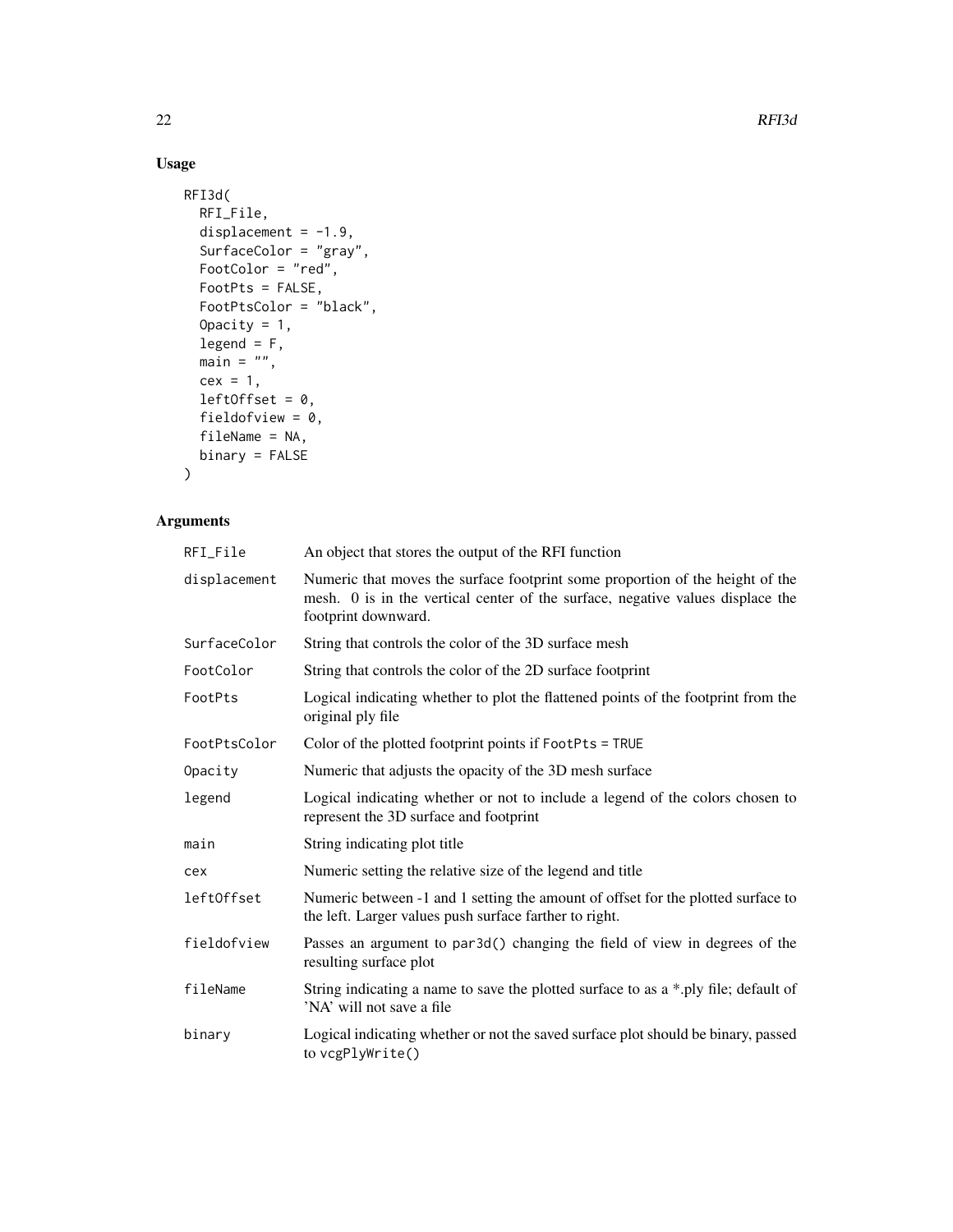<span id="page-22-0"></span> $Slope$  23

#### Details

This function can help to visualize the three-dimensional and two dimensional areas that are used in calculating the relief index of a surface by displaying both at the same time. The RFI function must be performed first.

Opacity can be adjusted in a range from fully opaque  $(1)$  to fully transparent  $(0)$  in order to help visualize the footprint. The vertical placement of the footprint along the Z axis can be altered with displacement, depending on how the user wishes to view the surface, or on the original mesh orientation.

A title can be added to the plot by supplying a character string to the main argument. Title and legend size are controlled with the cex argument, analogous to that in the default R graphics device.

The leftOffset value sets how far to the left the surface will plot, intended to help avoid overlap with the legend. Value of 0 will center the surface and should be invoked if the legend argument is disabled. Higher values will push the surface farther left and negative values will push it to the right. It is recommended that these values be restricted between -1 and 1 to avoid plotting the surface outside of the rgl window.

fieldofview is set to a default of 0, which is an isometric projection. Increasing it alters the degree of parallax in the perspective view, up to a maximum of 179 degrees (see  $rgl::par3d()$ ).

The plotted, colorized surface can be saved as  $a * p$ ly to the working directory by changing the fileName argument from NA to a string (e.g., "RFIPlot"). The resultant ply file can be opened and manipulated in other 3D visualizing programs, such as [MeshLab,](https://www.meshlab.net/) but will **NOT** retain its legend (a background of the plotting window). To retain the legend, the user is encouraged to utilize the function 'snapshot3d()' in the rgl package. (see [rgl::rgl.snapshot\(\)](#page-0-0)) The binary argument saves a file in ascii format by default, which is supported by more 3D visualization software than is binary. However, binary files will be considerably smaller.

#### Examples

RFI\_File <- RFI(Tooth, alpha=0.5) RFI3d(RFI\_File)

<span id="page-22-1"></span>Slope *Function to calculate the average slope of a surface*

#### **Description**

A function that calculates the average slope over a tooth or some other 3D surface

#### Usage

Slope(plyFile, Guess = FALSE)

#### Arguments

| plyFile | An object of classes 'mesh3d' and 'shape3d' with calculated normals             |
|---------|---------------------------------------------------------------------------------|
| Guess   | Logical indicating whether the function should 'guess' as to the 'up' direction |
|         | for the surface and to remove negative slopes from the calculation              |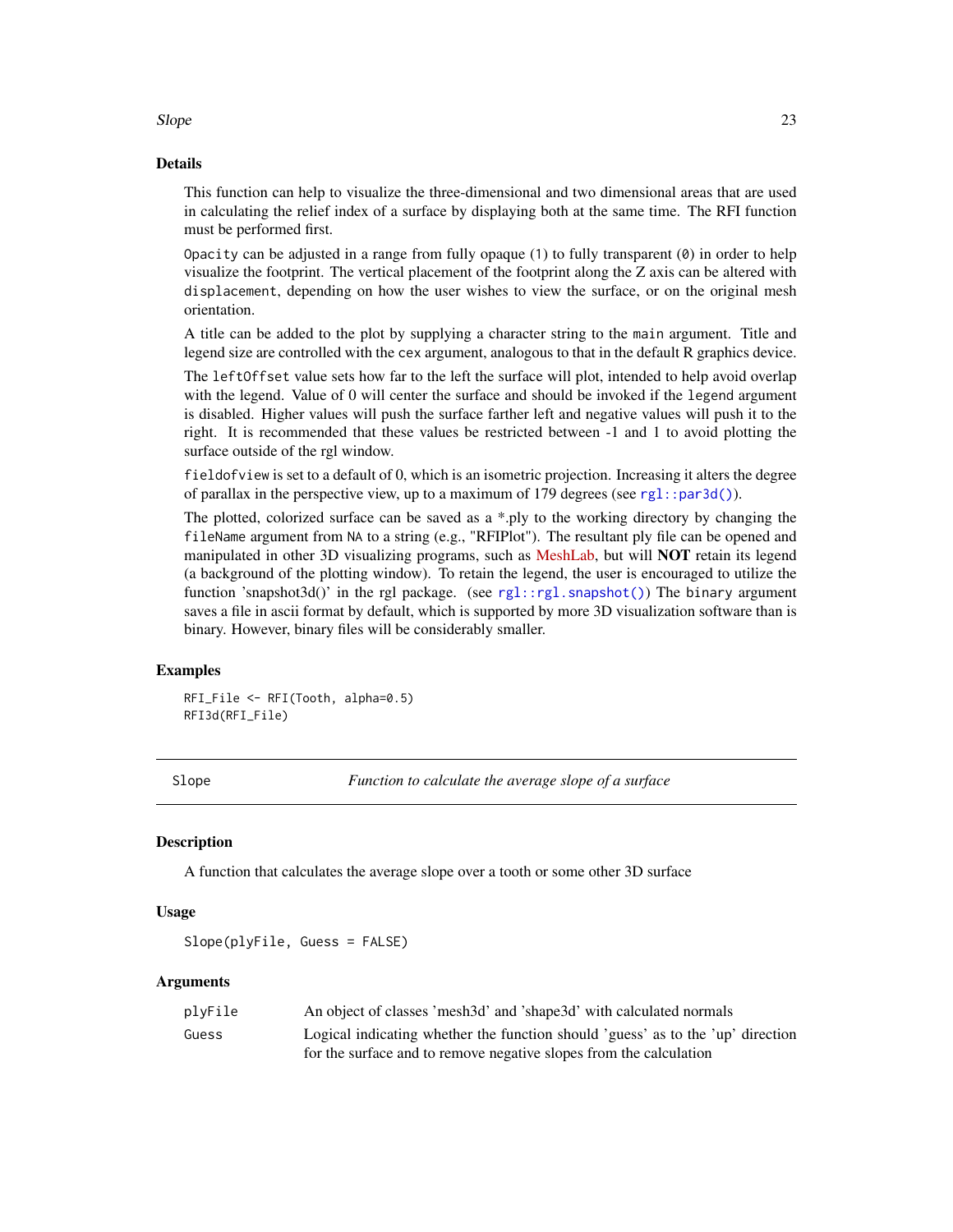# Details

This function requires a ply file. It will calculate the slope on each face of the surface and will average the slope across the surface. This is functionally equivalent to the slope calculation used by Ungar and M'Kirera "A solution to the worn tooth conundrum in primate functional anatomy" PNAS (2003) 100(7):3874-3877

In the case of applying this function to teeth (its intended purpose), the function expects a surface with the occlusal plane normal to the Z-axis.

The Guess parameter is a logical asking whether or not you want the function to both guess as to the right side up of the surface, and to then discard all of the 'negative' slopes, i.e. surfaces which are over-hangs, as is frequently found on the sidewalls of teeth. If Guess is not engaged the mean slope will include the negative values of the overhang and will likely underestimate the average slope of the surface.

Regardless of if the Guess parameter is engaged, the function will also return a vector containing all of the face slope values ("Face\_Slopes")

#### Examples

```
Slope_output <- Slope(Tooth)
summary(Slope_output)
```
Slope3d *Plot results of a Slope analysis of a surface*

# Description

A function that produces a three-dimensional rendering of surface slope. The Slope function will identify the slope of each mesh face. It must be performed prior to using the Slope3d function.

```
Slope3d(
  Slope_File,
 colors = c("blue", "cornflowerblue", "green", "yellowgreen", "yellow", "orangered",
    "red"),
  maskNegatives = TRUE,
  legend = TRUE,main = "",cex = 1.
  leftOffset = 1,
  fieldofview = 0.
  fileName = NA,
  binary = FALSE
)
```
<span id="page-23-0"></span>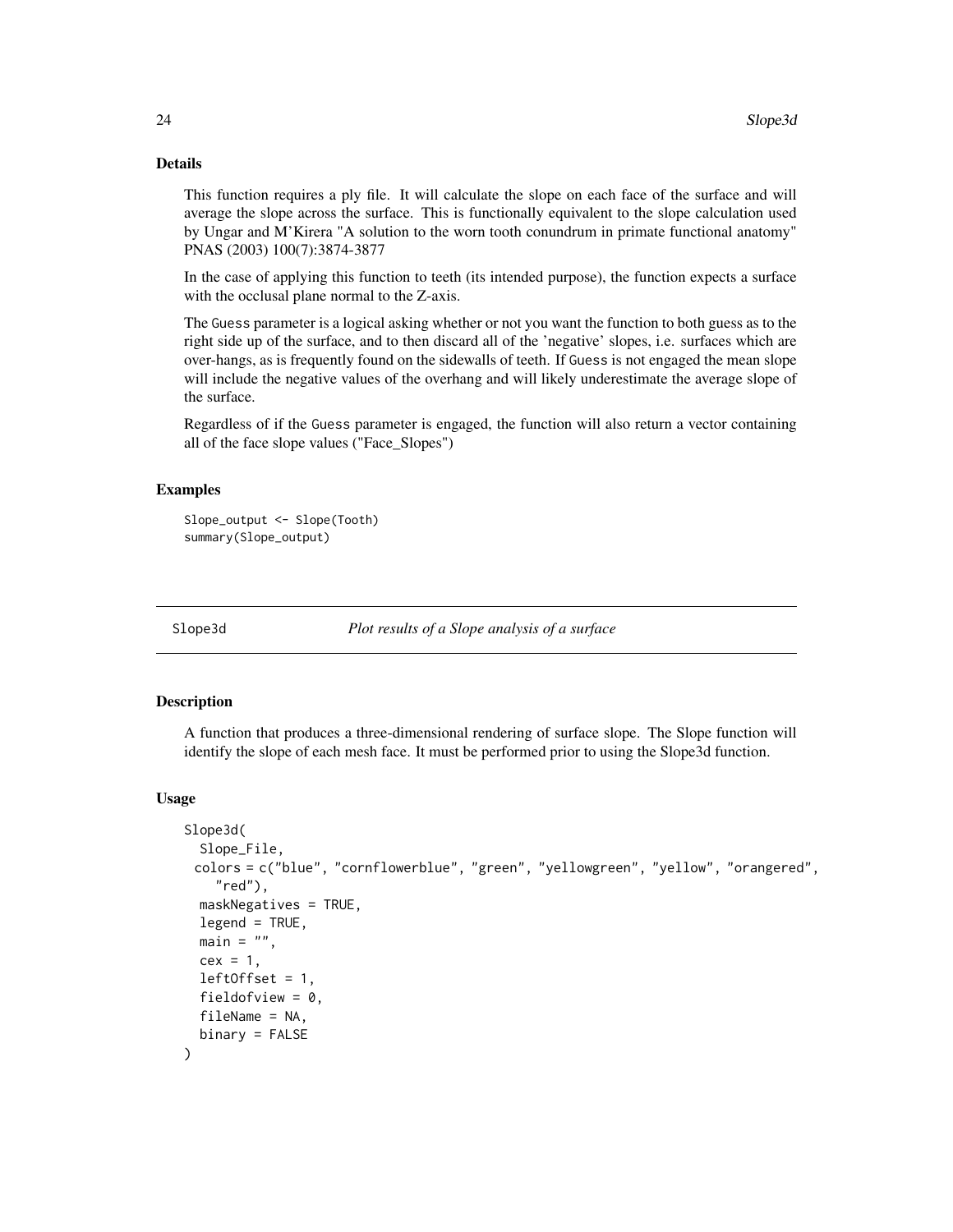#### <span id="page-24-0"></span>Slope3d 25

#### **Arguments**

| Slope_File    | An object that stores the output of the Slope function                                                                                     |
|---------------|--------------------------------------------------------------------------------------------------------------------------------------------|
| colors        | String of colors to build the color gradient                                                                                               |
| maskNegatives | Logical indicating whether or not to mask (in black) negative slopes, or to reflect<br>them into positive slopes                           |
| legend        | Logical indicating whether or not a legend should be displayed                                                                             |
| main          | String indicating plot title                                                                                                               |
| cex           | Numeric setting the relative size of the legend and title                                                                                  |
| left0ffset    | Numeric between -1 and 1 setting the amount of offset for the plotted surface to<br>the left. Larger values push surface farther to right. |
| fieldofview   | Passes an argument to par3d() changing the field of view in degrees of the<br>resulting surface plot                                       |
| fileName      | String indicating a name to save the plotted surface to as a *.ply file; default of<br>'NA' will not save a file                           |
| binary        | Logical indicating whether or not the saved surface plot should be binary, passed<br>to $vcgPlvWrite()$                                    |

#### Details

This function creates a heat map on the mesh surface corresponding to the slope of each face calculated by the Slope function.

Colors are taken as a series inputs to define a color ramp and can be customized indefinitely in value or order. The default is suggested as an intuitive display of increasing color heat corresponding with steeper face slope.

A title can be added to the plot by supplying a character string to the main argument. Title and legend size are controlled with the cex argument, analogous to that in the default R graphics device.

The leftOffset value sets how far to the left the surface will plot, intended to help avoid overlap with the legend. Value of 0 will center the surface and should be invoked if the legend argument is disabled. Higher values will push the surface farther left and negative values will push it to the right. It is recommended that these values be restricted between -1 and 1 to avoid plotting the surface outside of the rgl window.

fieldofview is set to a default of 0, which is an isometric projection. Increasing it alters the degree of parallax in the perspective view, up to a maximum of 179 degrees (see  $rgl::par3d()$ ).

The plotted, colorized surface can be saved as a \*.ply to the working directory by changing the fileName argument from NA to a string (e.g., "SlopePlot"). The resultant ply file can be opened and manipulated in other 3D visualizing programs, such as [MeshLab,](https://www.meshlab.net/) but will **NOT** retain its legend (a background of the plotting window). To retain the legend, the user is encouraged to utilize the function 'snapshot3d()' in the rgl package. (see [rgl::rgl.snapshot\(\)](#page-0-0)) The binary argument saves a file in ascii format by default, which is supported by more 3D visualization software than is binary. However, binary files will be considerably smaller.

#### Examples

Slope\_output <- Slope(Tooth) Slope3d(Slope\_output)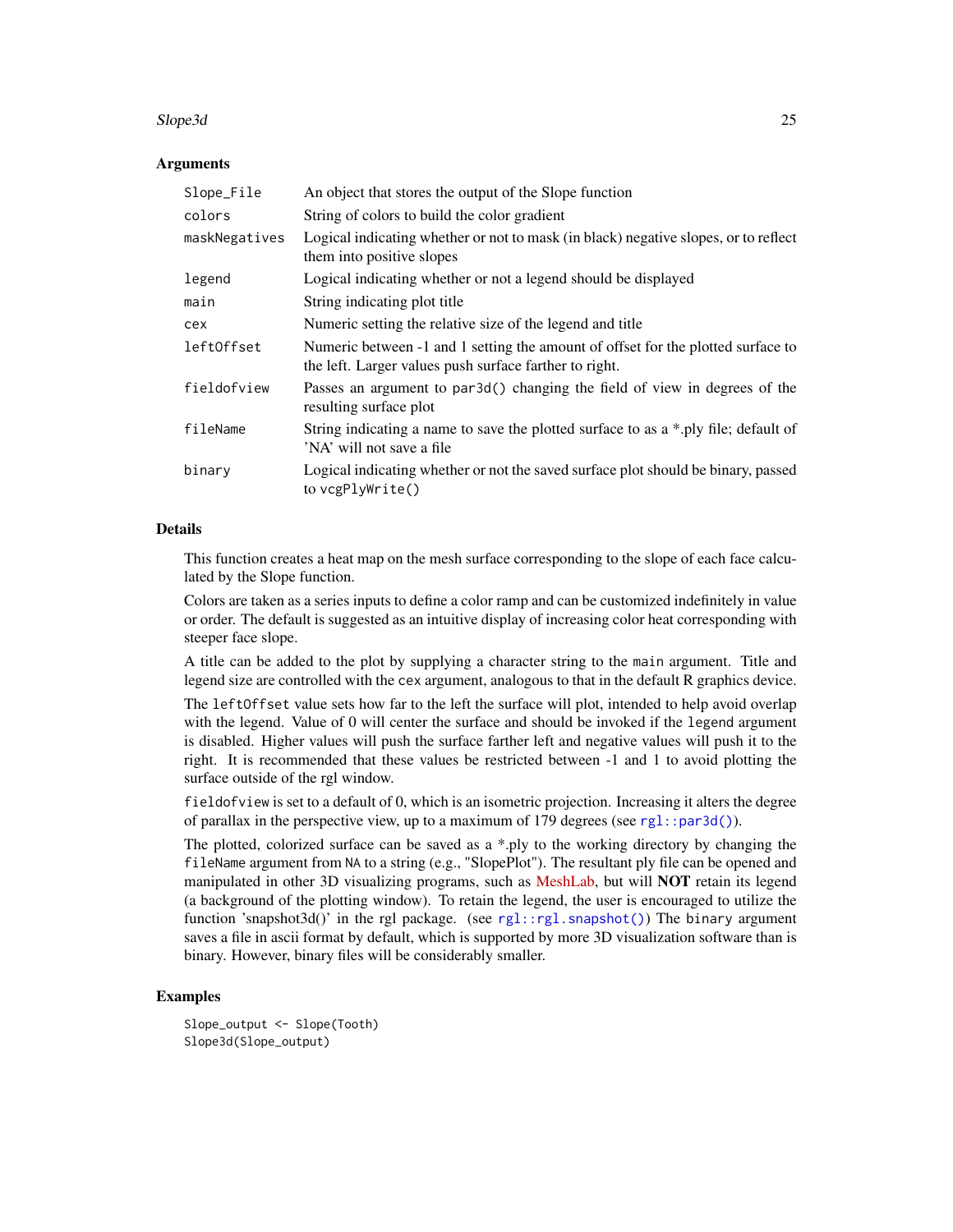<span id="page-25-0"></span>

# Description

Tooth scan of USNM\_112176 lower M~1~ from *Chlorocebus sp.* A triangular mesh representing a lower M1 Chlorocebus spp. tooth - called by data(Tooth)

# Usage

data(Tooth)

# Format

An object of class "mesh3d"

Tooth: triangular mesh representing a sine-cosine plane.

# Examples

data(Tooth) DNE\_Output <- DNE(Tooth) DNE3d(DNE\_Output)